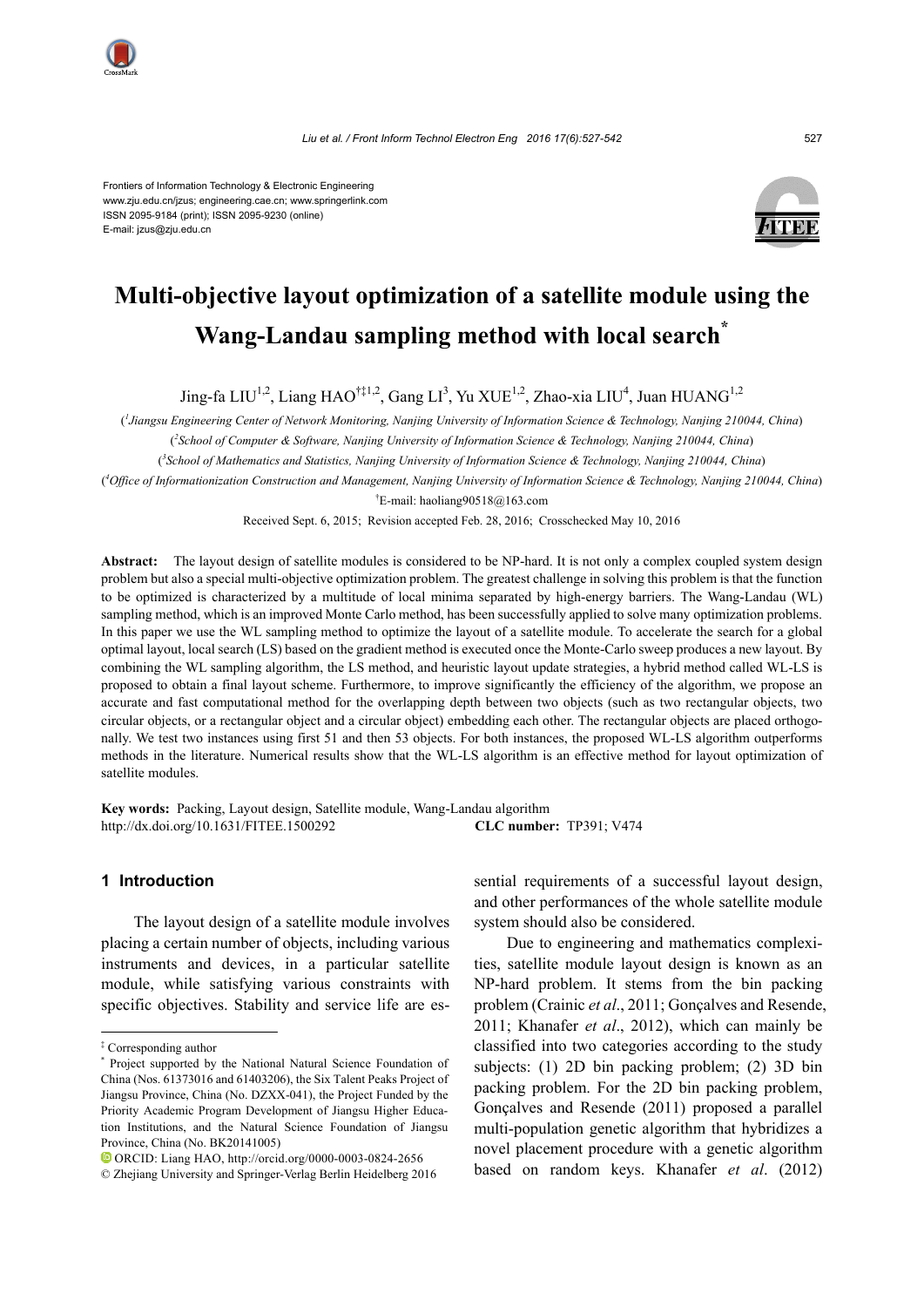proposed a tree decomposition method based heuristic strategy to decompose the original problem into several sub-problems. Li *et al*. (2012) proposed a heuristic particle swarm optimization approach with a quasi-human strategy. Zhang *et al*. (2005) proposed a hybrid heuristic algorithm based on divide-andconquer and greedy strategies for the 2D rectangular packing problem. Liu *et al*. (2009) proposed an improved energy landscape paving (ELP) method by incorporating a new configuration update mechanism into the ELP method to solve the circular packing problem. For the 3D bin packing problem, Martello *et al*. (2000) proved that the asymptotical worst-case performance of the continuous lower bound is 1/8, and presented an exact branch-and-bound algorithm. Moon and Nguyen (2014) presented a mixed integer programming model which features upper and lower bounds for the 3D bin packing problem. To deal with the 3D parallelepiped bin packing problem, Allen *et al*. (2011) proposed a hybrid placement strategy, and the test results showed that it outperforms other methods from the literature.

In this paper, we study the layout design of a satellite module with performance constraints that can be considered a special case of the bin packing problem mentioned above. Various methods have been proposed to deal with the layout design of satellite modules. Sun and Teng (2003) proposed a two-stage layout method, the centripetal balancing method, for global layout design in the first stage, and an ant colony optimization algorithm for detailed layout design of a satellite module in the second stage. Zhang *et al*. (2008) presented a hybrid method by combining soft computing techniques, including the Hopfield neural network, genetic algorithm/particle swarm optimization, and quasi-principal component analysis. Teng *et al*. (2010) developed a dual-system framework based on the cooperative coevolutionary genetic algorithm with the merits of great population diversity and a decrease in premature convergence. He *et al*. (2013) proposed a quasi-physical algorithm based on coarse and fine adjustment. Tang and Teng (1999) presented a decimal coded adaptive genetic algorithm, which decreases combinatorial explosion and premature convergence. Wang and Teng (2009) proposed a knowledge fusion approach, which harnesses the potential of both humans and computers through evolutionary computation. Liu and Teng (2008) presented a human algorithm knowledge layout design (HAKD) method, which fuses human intelligence, computer intelligence (evolution algorithm), and prior knowledge (relevant layout diagrams) at the gene level of the evolution algorithm. Huo and Teng (2009) optimized a layout design using four steps. First, the whole layout problem was decomposed into several sub-layout problems. Second, a relaxation model was adopted to distribute all objects among subspaces. Third, a coevolutionary genetic algorithm was adopted to solve sub-layout problems. Finally, a heuristic combination-rotation method was adopted to adjust the constraints to obtain the final layout. Lei and Qiu (2006) presented a novel adaptive particle swarm optimizer based on multimodified strategies, which can not only escape from the attraction of local optima, but also maintain the characteristic of a fast speed search in the early convergence phase. Zhou *et al*. (2005) presented a constraint handling strategy suitable for particle swarm optimization, and used direct search to intensify its local search ability. Jin and Teng (2007) proposed a case retrieval algorithm for reusing previously stored design solutions and optimizing layout design using prior knowledge and an evolutionary approach. Chen *et al*. (2008) presented an improved differential evolution algorithm, which makes random microperturbations to the location of components to obtain a better layout scheme. Zhang *et al*. (2013) proposed a parallel dual-system cooperative coevolutionary differential evolution algorithm with human-computer cooperation. Xu and Xiao (2008) presented an ant colony optimization algorithm based on a step-bystep positioning technique. Liu *et al*. (2011) proposed a heuristic algorithm based on tabu search, where tabu search was used to jump out of the local minima. Liu and Li (2010) proposed the basin filling algorithm by combining the improved energy landscape paving method, the gradient method, and the configuration update strategy. Liu *et al*. (2010) proposed a heuristic simulated annealing algorithm by incorporating the heuristic neighborhood search mechanism and the adaptive gradient method into the simulated annealing procedure.

Although the approaches mentioned above enable effective layout design of the satellite module, their efficiency still needs to be improved. In fact, a reasonable combination of the stochastic algorithm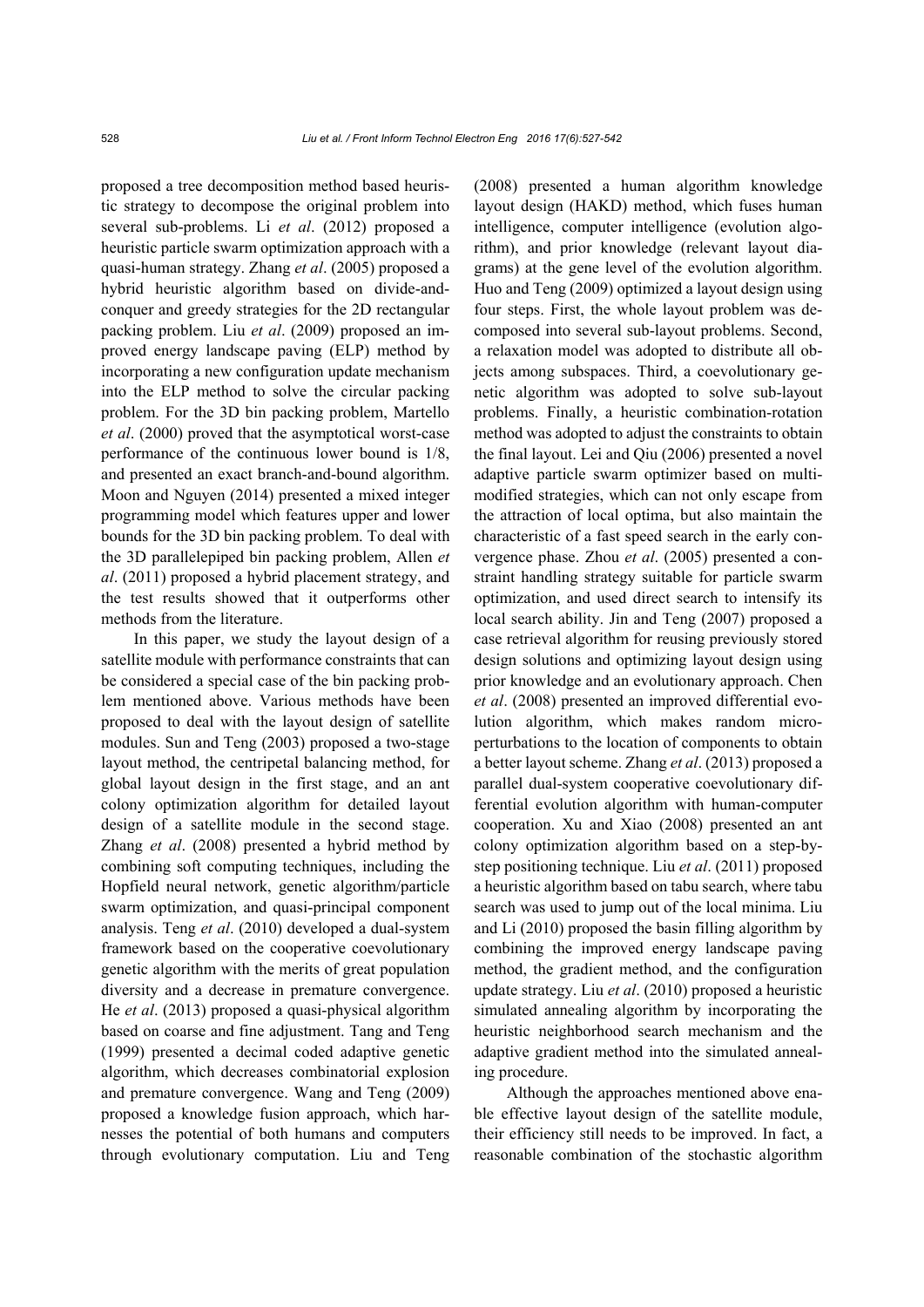with global search ability, the local accurate search method, and some heuristic strategies may be an effective way to construct a high-performance algorithm for layout optimization of satellite modules. The Wang-Landau (WL) sampling algorithm (Wang and Landau, 2001; Landau *et al*., 2004) is an improved Monte Carlo algorithm. Unlike conventional Monte Carlo simulations that generate a probability distribution at a given temperature, the WL sampling method can estimate the density of states accurately via a random walk, which produces a flat histogram in the energy space. There have been many improvements on and applications of the WL sampling algorithm. For example, Zhou and Bhatt (2005) proved the convergence of the WL sampling algorithm, and found that the histogram increases uniformly with small fluctuations after a stage of initial accumulation. Seaton *et al*. (2010) used it to describe the thermodynamic behavior of a continuous homopolymer. Schulz *et al*. (2003) proposed a simple modification of the WL sampling algorithm. This modification removes the systematic error that occurs at the boundary of the range of energy over which the random walk takes place. The greatest challenge of the layout optimization of the satellite module is that the function to be optimized is characterized by a multitude of local minima separated by high-energy barriers. The WL sampling method can visit all the accessible states of the system, which means that it can jump out of these high-energy barriers. Therefore, the WL sampling method is an ideal global search algorithm for layout optimization of satellite modules. In this

paper, we put forward a hybrid method called WL-LS by incorporating the WL sampling algorithm, the local search (LS) method, and the heuristic layout update strategies to deal with the layout optimization of a satellite module with performance constraints. Numerical results show that the proposed WL-LS algorithm is an effective method in designing the layout of satellite modules.

## **2 Problem statement**

A simplified model of the international commercial communication satellite module (INTELSAT-III) (Teng *et al*., 2010) can be described as follows. The satellite module consists of several parts including a cylindrical container, a standing column, two bearing plates, and *N* objects which need to be packed. The column is located at the center of the module, perpendicular to the base surface of the satellite module (Fig. 1a). The objects can be fixed on either the top or bottom surfaces  $(P_1-P_4)$  of both plates (Fig. 1b). So, there are four surfaces available for locating these *N* objects, *Ai* (*i*=1, 2, …, *N*). In this study, objects are considered to be homogeneous rigid bodies, and are simplified as cuboids and cylinders. The two circular bearing plates have the same thickness, mass, and radius  $R_0$ . The objective of the layout optimization of the satellite module is to make the radius of the satellite module and the inertia moments of the whole system as small as possible. The final layout needs to meet the following constraints: (1) All the objects



**Fig. 1 Diagrammatic sketch of the simplified satellite layout: (a) 3D diagrammatic sketch of the layout; (b) 2D diagrammatic sketch of the layout; (c) layout of one object on a bearing plate**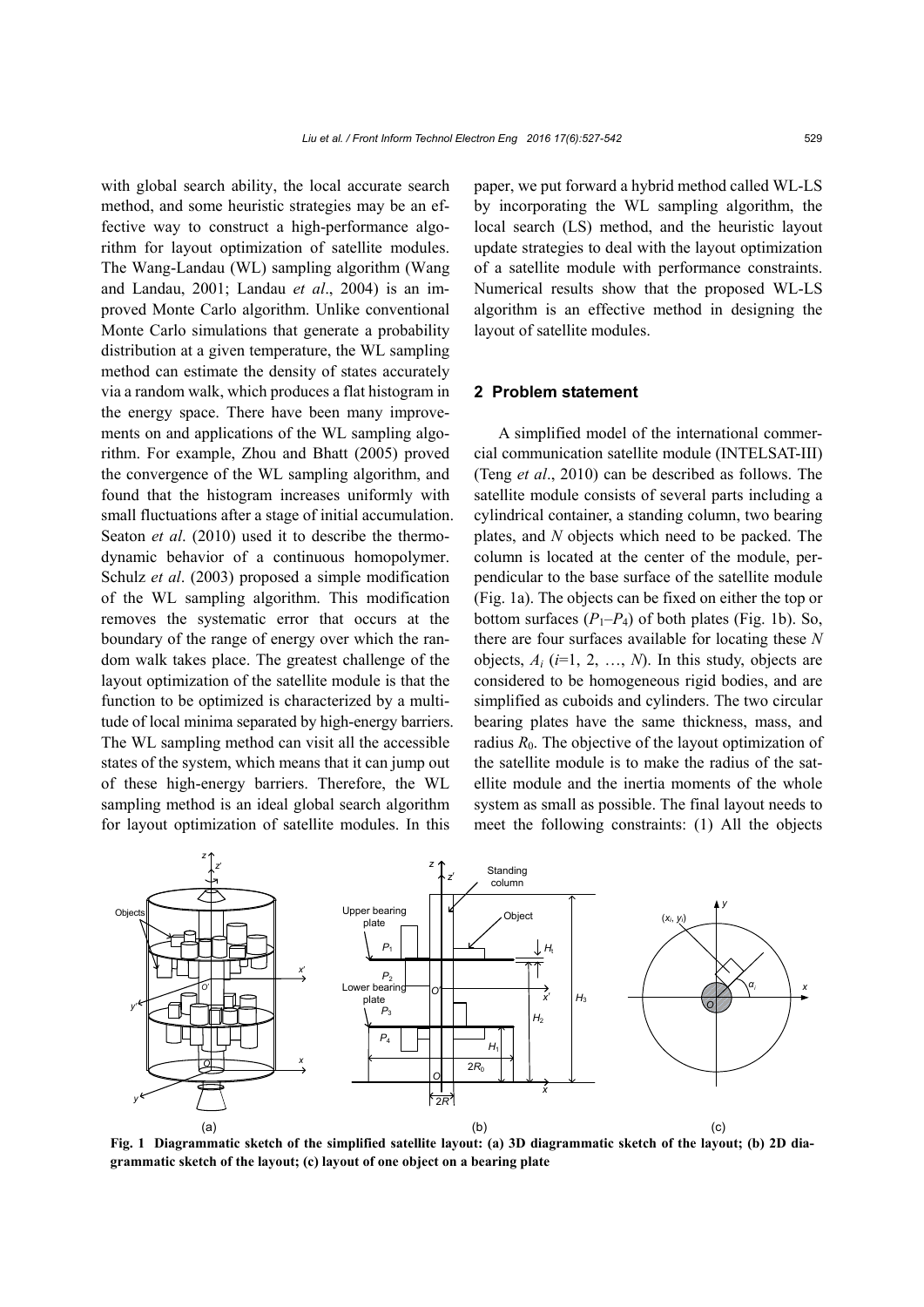should be placed within the layout space and not overlap each other; (2) The error between the centroid of the whole system and the expected centroid should not exceed an allowable value, and be as small as possible; (3) The equilibrium degree error of the whole system should not exceed an allowable value, and be as small as possible.

In this paper, to describe clearly the mathematical model of the problem, we adopt four coordinate systems introduced by Sun and Teng (2003): *Oxyz*, *O*′*x*′*y*′*z*′, *O*″*x*″*y*″*z*″, and *O*′′′*x*′′′*y*′′′*z*′′′ (Fig. 2). In coordinate system *Oxyz*, the *xOy* plane coincides with the base surface of the satellite module, and the origin *O* is its geometric center. The upward direction of the *z* axis is from the satellite's base to top. The *x*′*O*′*y*′ plane and the *xOy* plane are parallel, and the origin *O*′ of coordinate system  $O'x'y'z'$  is the centroid of the whole satellite module. The *z*′ axis is parallel or coincides with the *z* axis, and they have the same direction. Coordinate system *O*″*x*″*y*″*z*″ is used to calculate the inertia moments of objects in relation to their own axes. The origin *O*″ is the centroid of the object, and the *x*″, *y*″, and *z*″ axes are the geometric symmetry axes of the object. The coordinate system *O*′′′*x*′′′*y*′′′*z*′′′ is used to calculate the inertia angles of the whole system. The origin *O*′′′ coincides with *O*′, and the *x*′′′, *y*<sup> $''$ </sup>, and *z*<sup> $''$ </sup> axes have angles  $(\theta_x, \theta_y, \theta_z)$  with the *x*<sup> $\prime$ </sup>, *y*<sup> $\prime$ </sup>, and *z*′ axes. The counter-clockwise direction is positive.



**Fig. 2 Sketch map of coordinate systems: (a) coordinate system** *O***″***x***″***y***″***z***″; (b) coordinate systems** *Oxyz***,** *O***′***x***′***y***′***z***′, and** *O***′′′***x***′′′***y***′′′***z***′′′**

The mathematical model of the layout optimization problem discussed above can be described as follows:

$$
\min f_1(X),\tag{1}
$$

$$
\min f_2(X) = J_x(X) + J_y(X) + J_z(X) \tag{2}
$$

subject to

1. non-overlapping constraints:

$$
g_1(X) = \sum_{i=0}^{N-1} \sum_{l=i+1}^{N} \text{int}(A_i) \cap \text{int}(A_l) = \emptyset,
$$
 (3)

2. centroid error constraints:

$$
g_2(X) = |x_c - x_e| \le 3.0,\tag{4}
$$

$$
g_3(X) = |y_c - y_e| \le 3.0,
$$
 (5)

$$
g_4(X) = |z_c - z_e| \le 3.0,
$$
 (6)

3. equilibrium degree error constraints:

$$
g_5(X) = |\theta_x(X)| \le 0.03,\tag{7}
$$

$$
g_6(X) = |\theta_{y'}(X)| \le 0.03, \tag{8}
$$

$$
g_7(X) = |\theta_z(X)| \le 0.03. \tag{9}
$$

Here  $X=(x_1, y_1, z_1, a_1, \ldots, x_i, y_i, z_i, a_i, \ldots, x_N, y_N, z_N, a_N)$ ;  $a_i$  are the orientation angles for the rectangles shown in Fig. 1c (for the circles,  $\alpha_i$  do not exist); N is the number of layout objects;  $(x_i, y_i, z_i)$  are the 3D coordinates of object  $A_i$ ;  $f_1(X)$  is the space utilization function, which is measured by radius  $R_0$  of the satellite module;  $f_2(X)$  is the inertia moment of the whole system;  $J_x(X)$ ,  $J_y(X)$ , and  $J_z(X)$  are inertia moments of the whole system with respect to the coordinate system  $O'x'y'z'$ ;  $int(A_i)$  denotes the internal part of object *Ai*; (*x*e, *y*e, *z*e) is the expected centroid of the whole system;  $(x_c, y_c, z_c)$  is the real centroid position of the whole system;  $\theta_x(X)$ ,  $\theta_y(X)$ , and  $\theta_z(X)$  (Fig. 2) are the angles between the principal inertia axes of the module and the coordinate system *O*′*x*′*y*′*z*′ axes.

 $J_x(X)$ ,  $J_y(X)$ , and  $J_z(X)$  are calculated as follows:

$$
J_{x}(X) = \sum_{i=0}^{N} (J_{x^{r_i}} \cos^2 \alpha_i + J_{y^{r_i}} \sin^2 \alpha_i)
$$
  
+ 
$$
\sum_{i=0}^{N} m_i (y_i^2 + z_i^2) - (y_c^2 + z_c^2) \sum_{i=0}^{N} m_i,
$$
 (10)

$$
J_{y'}(X) = \sum_{i=0}^{N} (J_{y^{r_i}} \cos^2 \alpha_i + J_{x^{r_i}} \sin^2 \alpha_i)
$$
  
+ 
$$
\sum_{i=0}^{N} m_i (x_i^2 + z_i^2) - (x_c^2 + z_c^2) \sum_{i=0}^{N} m_i,
$$
 (11)

$$
J_{z}(X) = \sum_{i=0}^{N} J_{z'i} + \sum_{i=0}^{N} m_i (x_i^2 + y_i^2) - (x_c^2 + y_c^2) \sum_{i=0}^{N} m_i,
$$
\n(12)

where  $J_{x''i}$ ,  $J_{y''i}$ , and  $J_{z''i}$  are inertia moments of the *i*th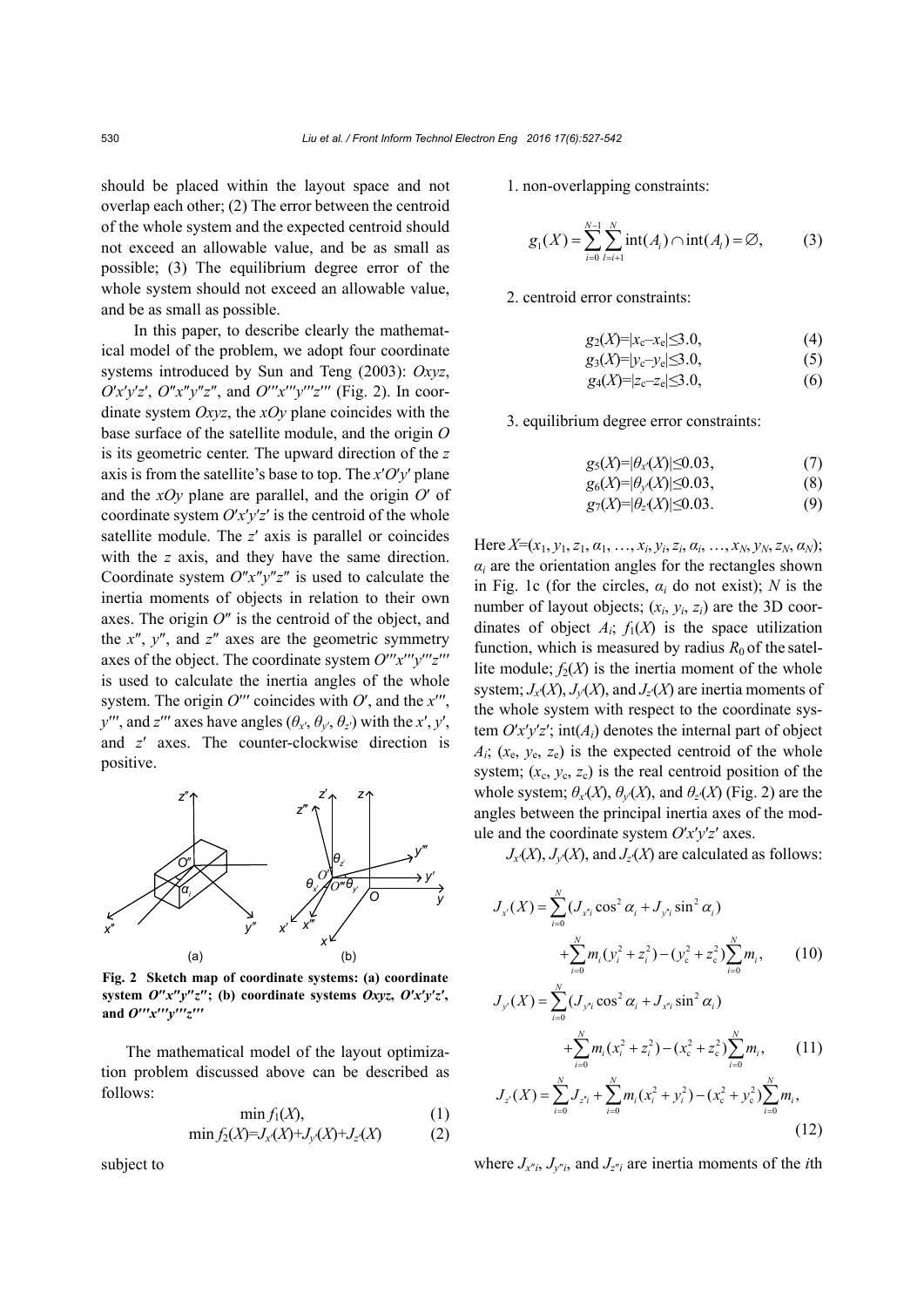object with respect to coordinate system *O*″*x*″*y*″*z*″, and  $m_i$  is the mass of the *i*th object.

 $\theta$ <sup>*x*</sup>(*X*),  $\theta$ <sup>*y*</sup>(*X*), and  $\theta$ <sup>*z*</sup>(*X*) are calculated as follows:

$$
\theta_{x}(X) = \frac{1}{2} \arctan\left(\frac{2J_{x'y'}(X)}{J_{x'}(X) - J_{y'}(X)}\right),
$$
 (13)

$$
\theta_{y'}(X) = \frac{1}{2} \arctan\left(\frac{2J_{x'z'}(X)}{J_{z'}(X) - J_{x'}(X)}\right),
$$
 (14)

$$
\theta_{z}(X) = \frac{1}{2} \arctan\left(\frac{2J_{y'z'}(X)}{J_{z'}(X) - J_{y'}(X)}\right),\tag{15}
$$

where  $J_{x'y'}$ ,  $J_{x'z'}$ , and  $J_{y'z'}$  are the products of inertia of the whole system with respect to coordinate system *O*′*x*′*y*′*z*′. Their calculations are as follows:

$$
J_{x'y'}(X) = \sum_{i=0}^{N} \left[ m_i x_i y_i + \frac{J_{x'i} + m_i (y_i^2 + z_i^2)}{2} \operatorname{sin}(2\alpha_i) \right] - \sum_{i=0}^{N} \left[ \frac{J_{y'i} + m_i (x_i^2 + z_i^2)}{2} \operatorname{sin}(2\alpha_i) \right] - x_c y_c \sum_{i=0}^{N} m_i,
$$
\n(16)

$$
J_{x'z'}(X) = \sum_{i=0}^{N} m_i x_i z_i - x_c z_c \sum_{i=0}^{N} m_i,
$$
 (17)

$$
J_{y'z'}(X) = \sum_{i=0}^{N} m_i y_i z_i - y_c z_c \sum_{i=0}^{N} m_i.
$$
 (18)

## **3 Framework for WL-LS**

In this work, all tested objects were distributed onto the four bearing plate surfaces in advance according to the centripetal balancing method and human-computer cooperative method, as presented by Sun and Teng (2003) and Liu and Teng (2008). Therefore, in the process of layout optimization, every object always stays on the same surface; that is to say, the surface to which an object belongs is fixed. Suppose the layout *X*=(*X*<sub>1</sub>, *X*<sub>2</sub>, *X*<sub>3</sub>, *X*<sub>4</sub>)=(*x*<sub>11</sub>, *y*<sub>11</sub>, *z*<sub>11</sub>, *α*11, …, *x*1*j*, *y*1*j*, *z*1*j*, *α*1*j*; *x*21, *y*21, *z*21, *α*21, …, *x*2*k*, *y*2*k*, *z*2*k*, *α*2*k*; *x*31, *y*31, *z*31, *α*31, …, *x*3*m*, *y*3*m*, *z*3*m*, *α*3*m*; *x*41, *y*41, *z*41,  $\alpha_{41}, \ldots, \alpha_{4n}, \gamma_{4n}, \ldots, \alpha_{4n}, \alpha_{4n}$ , where  $X_1, X_2, X_3$ , and  $X_4$  are the layouts of the four surfaces  $P_1$ ,  $P_2$ ,  $P_3$ , and  $P_4$ , respectively, and *j*, *k*, *m*, and *n* are the numbers of the objects distributed onto the four surfaces, respectively, *j*+*k*+*m*+*n*=*N*. Our goal is to obtain an optimal layout which minimizes the two objectives  $f_1(X)$  and  $f_2(X)$ and meanwhile satisfies the constraints given by Eqs.  $(3)$ – $(9)$ .

Suppose that all *N* objects, the satellite module, and its fixed components are smooth elastic solids. Since no object transfers between any two different surfaces are allowed, once one object is distributed onto a certain surface, it will never overlap another object on a different surface. So, we need to calculate simply the overlapping depth between each object and the fixed vessel, and the overlapping depth between any two different objects which are distributed onto the same surface. Using the quasi-physical strategy (Liu *et al*., 2010; 2011), the extrusive elastic potential energy of the whole system is as follows:

$$
f_3(X) = \sum_{i=0}^{N-1} \sum_{l=i+1}^{N} u d_{il}^2 = f_3(X_1) + f_3(X_2) + f_3(X_3) + f_3(X_4)
$$
  
= 
$$
\sum_{i=0}^{j-1} \sum_{l=i+1}^{j} u d_{il}^2 + \sum_{i=0}^{k-1} \sum_{l=i+1}^{k} u d_{il}^2 + \sum_{i=0}^{m-1} \sum_{l=i+1}^{m} u d_{il}^2 + \sum_{i=0}^{n-1} \sum_{l=i+1}^{n} u d_{il}^2,
$$
(19)

where  $u$  is a physical coefficient. We set  $u=1$  in this study.  $f_3(X_1)$ ,  $f_3(X_2)$ ,  $f_3(X_3)$ , and  $f_3(X_4)$  denote the extrusive elastic potential energy which all objects allocated on four surfaces  $P_1-P_4$  undergo, respectively. The calculation of  $d_{il}$  is described in Section 4.

For a given radius  $R_0$  of the satellite module, we can convert the constrained optimization problem (2)–(9) into an unconstrained optimization problem by using the quasi-physical strategy and the penalty function method. The objective function is as follows:

$$
\min E(X)=\omega_1 f_2(X)+\omega_2 f_3(X) \n+\omega_3[g_2(X)+g_3(X)+g_4(X)] \n+\omega_4[g_5(X)+g_6(X)+g_7(X)],
$$
\n(20)

where  $\omega_1$ ,  $\omega_2$ ,  $\omega_3$ , and  $\omega_4$  are the penalty coefficients.

If a layout *X* satisfies constraints (3)–(9), then *X* is a feasible layout of the layout optimization problem for a satellite module. Therefore, if we find an effective algorithm which could solve the unconstrained optimization problem  $min(E(X))$ , we can obtain the optimal layout or approximate optimal layout of the original problem  $(1)$ – $(9)$  by using effective search strategies, such as a dichotomous search, to obtain the smallest radii of the four surfaces. Suppose that the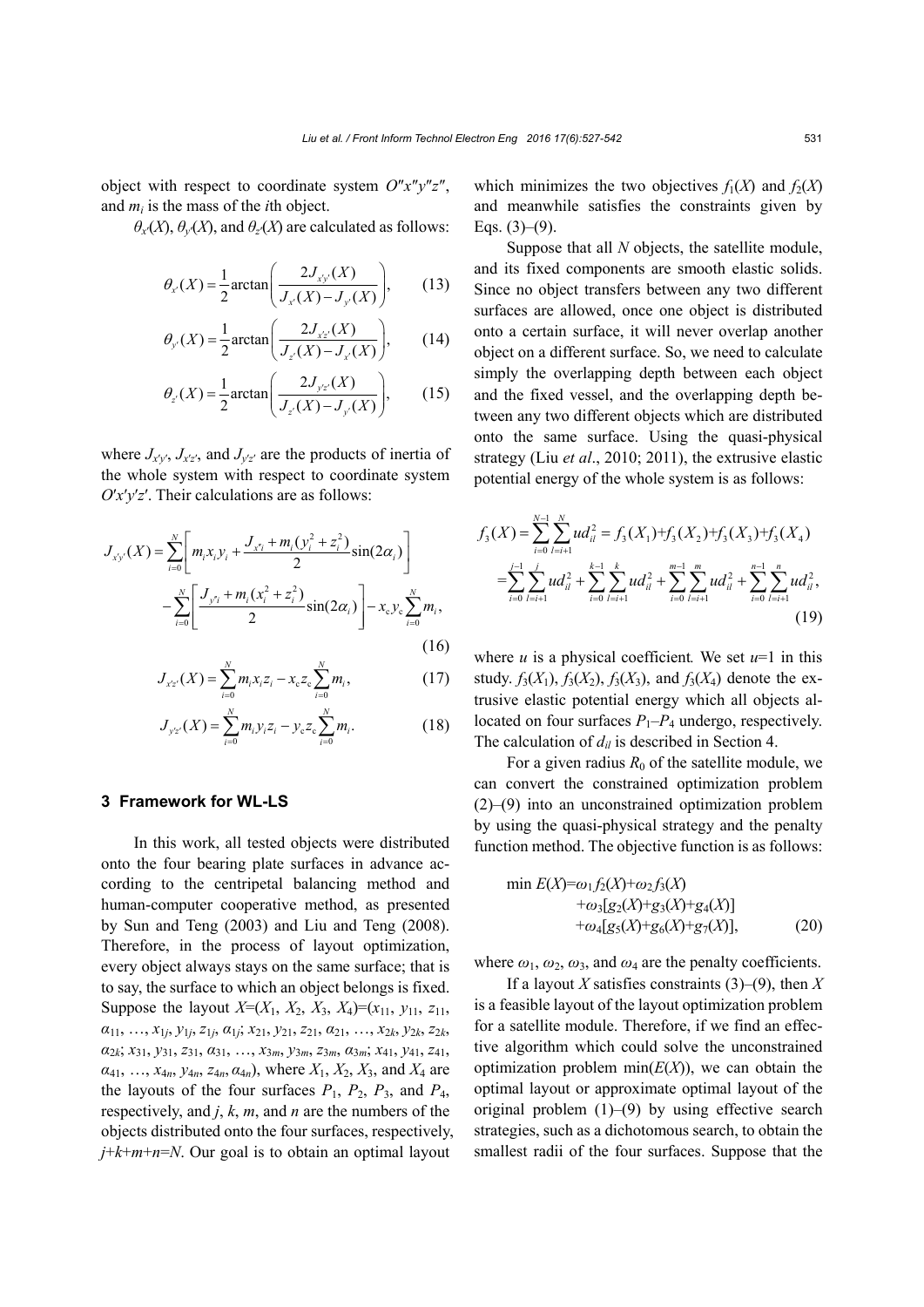upper bound of the interval of the dichotomous search for a given surface is  $R_i$  ( $i \in \{1, 2, 3, 4\}$ ), which is initialized to the original radius  $R_0$  of the satellite module, and that the lower bound of the search interval is  $R_i$  ( $i \in \{1, 2, 3, 4\}$ ), which is initialized to the radius *R* of the standing column. The largest of the four radii obtained by the dichotomous search method is considered to be the smallest radius of the satellite module. The detailed procedure of the dichotomous search for a given surface  $P_i$  ( $i \in \{1, 2, 3, 4\}$ ) is as follows:

- (1) Set  $\overline{R_i} = R_0$ ,  $R_i = R$ .
- (2) Set  $r_i = (\overline{R_i} + R_i)/2$ .

(3) Run the WL-LS algorithm. If a feasible layout is obtained, set  $\overline{R_i} = r_i$ ; otherwise, set  $R_i = r_i$ .

(4) If  $|\overline{R_i} - R_i| > 10^{-4}$ , go to (2); otherwise, output  $\overline{R_i}$  as the smallest radius for this surface and exit.

## **4 Calculation of overlapping depth**

To calculate the overlapping depth between two objects embedding each other, we can transfer the 3D model of the problem to a 2D one. Cylinders and cuboids are simplified as circles and rectangles, respectively. For a given bearing plate surface, a 2D Cartesian coordinate system *Oxy* is set up, which coincides with this surface, and its origin is located at the center of this surface.  $R_0$  is the radius of this surface. The set of rectangles to be located is RECT=  ${Rect<sub>1</sub>, Rect<sub>2</sub>, ..., Rect<sub>r</sub>}$ , where *r* is the number of rectangles distributed onto this surface; the set of circles to be located is  $CIR = \{ Cir_1, Cir_2, ..., Cir_s\},\$ where *s* is the number of circles distributed onto this surface. Cir indicates the fixed column. The *i*th rectangle is denoted by  $\text{Rect}_i(p_i, \alpha_i, a_i, b_i)$ , where  $p_i = (x_i, y_i)$ is the position of its centroid,  $\alpha_i \in [0, \pi]$  is the orientation angle between the longer edge of the *i*th rectangle and the *x* axis in coordinate system *Oxy*, *ai* is the length of its longer edge, and  $b_i$  is the length of its shorter edge. In this study, rectangles are placed orthogonally, i.e.,  $\alpha_i=0$  or  $\pi/2$ . The *j*th circle is denoted by Cir<sub>j</sub>( $p_j$ ,  $r_j$ ), where  $p_j=(x_j, y_j)$  is the position of its centroid and  $r_i$  is its radius.

Various approaches have been proposed to compute the overlapping depth or the interference between objects, for example, the no-fit polygon (Bennell *et al*., 2001), the octree method (Wu *et al*., 1997), and the projection-separation approach (Li, 2010). In this study, we do not adhere to a single approach. Instead, according to the graphical characteristics of the two objects involved, we adopt different approaches that are most efficient. For example, if the two objects are rectangles, we adopt the projection approach; if the two objects are circles, we compare the distance between their centroids with the sum of the two radii; if the two objects are a rectangle and a circle, we adopt an approach based on a no-fit polygon. In the related previous work, discussions of approaches are quite general. Here, we give the specific calculation of overlapping depth which is suitable for orthogonally placed rectangles and circles.

# **4.1 Overlapping depth between a rectangle and a circle**

Given a circle  $\text{Cir}_i(p_i, r_i)$  and a rectangle  $\text{Rect}_i(p_i, r_i)$  $\alpha_i$ ,  $\alpha_i$ ,  $\beta_i$ ), where  $\alpha_i = 0$  or  $\pi/2$ , and  $d_{ii}$  is the overlapping depth between Rect<sub>*i*</sub> and Cir<sub>*i*</sub>, for every point  $p_t$  on the circumference of Cir*j*, imagine there is a rectangle Rect<sub>t</sub>( $p_t$ ,  $\alpha_i$ ,  $a_i$ ,  $b_i$ ), whose centroid is  $p_t$ . Thus, there is a set of rectangles  $T = \{ \text{Rect}_t: t=1, 2, \ldots \}$ . Imagine every rectangle in *T* moves along the direction of vector  $V=(x_i-x_i, y_i-y_i)$  until it just moves out of Cir<sub>*i*</sub>. After all rectangles in *T* move translationally in the plane, the new centroids of the rectangles in *T* form a continuous closed curve *C* (Fig. 3). *C* can be used to detect whether Rect*i* overlaps Cir*j*. If the centroid of Rect*i* falls inside the region enclosed by *C*, then Rect*<sup>i</sup>* overlaps Cir*j*, and vice versa.

For simplicity, we assume  $p_i=(0, 0)$ , and  $\alpha_i=0$ . The equation for TL (top line in Fig. 3) is given by

$$
y = r_j + b_i / 2, \ \ x \in [-a_i / 2, a_i / 2]. \tag{21}
$$

The equation for TRA (top-right arc in Fig. 3) is given by

$$
y = \sqrt{r_j - (x - a_i / 2)} + r_j, \ \ x \in (a_i / 2, r_j + a_i / 2). \tag{22}
$$

The equation for RL (right line in Fig. 3) is given by

$$
x = r_i + a_i / 2, \quad y \in [-b_i / 2, b_i / 2].
$$
 (23)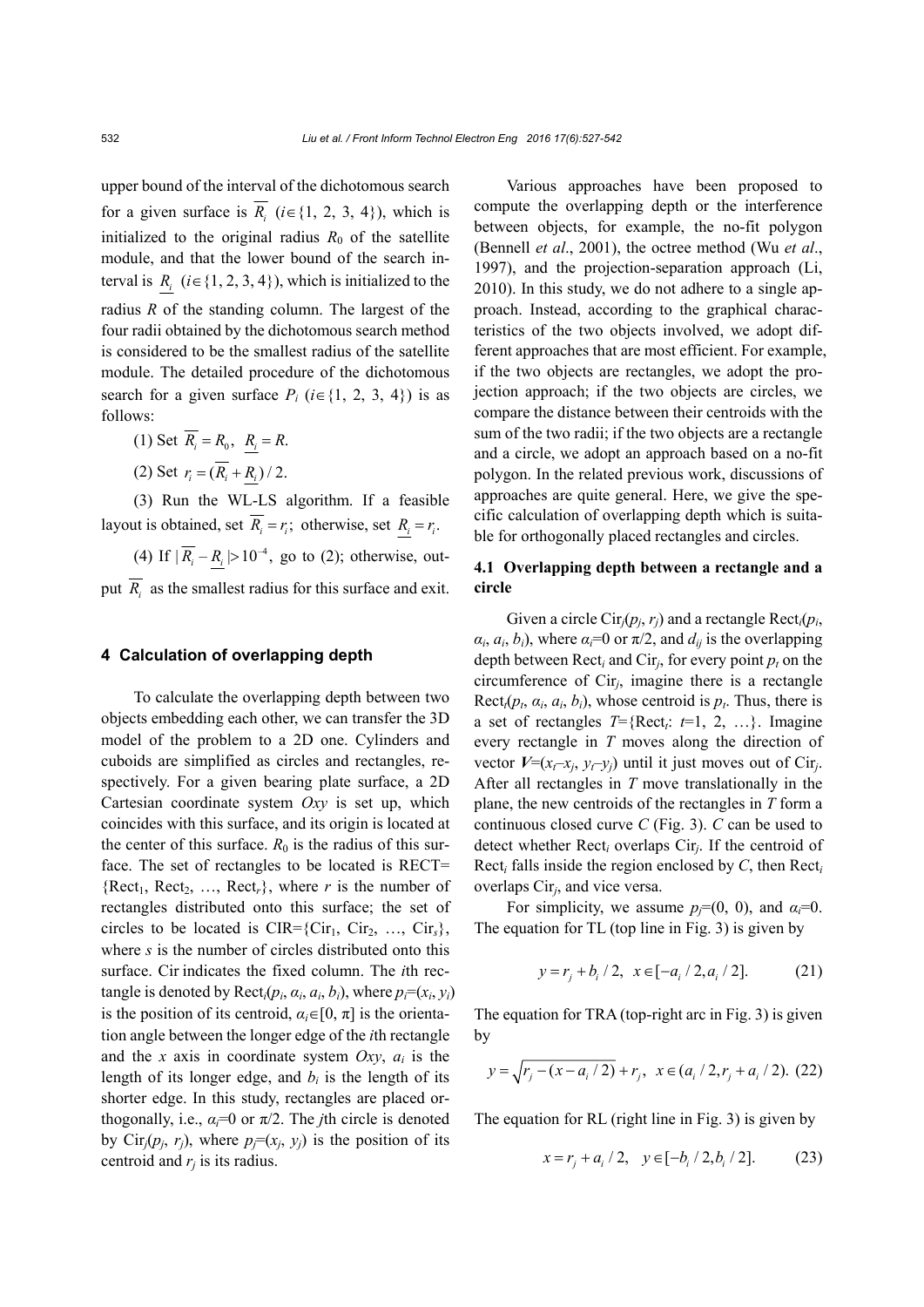Since *C* is symmetrical about the *x* and *y* axes, the equations for the other parts of *C* can be deduced easily. To calculate  $d_{ij}$ , the region enclosed by  $C$  is divided into nine sub-regions (Fig. 4). If  $p_i$  falls into  $S_2$ ,  $S_4$ ,  $S_6$ , or  $S_8$ ,  $d_{ii}$  equals the distance from  $p_i$  to TL, LL, RL, or BL, respectively. For example, in Fig. 4, if  $p_i$  falls into  $S_6$ , the overlapping depth  $d_{ij}$  equals the distance from  $p_i$  to RL. If  $p_i$  falls into  $S_1$ ,  $S_3$ ,  $S_7$ , or  $S_9$ ,  $d_{ii}$  equals  $r_i$  minus the distance between  $p_i$  and point  $a$ , *b*, *c*, or *d*, respectively. For example, in Fig. 4, if *pi* falls into *S*<sub>9</sub>,  $d_{ij} = r_j - d_{dp_i}$ , where  $d_{dp_i}$  is the distance between *d* and  $p_i$ . If  $p_i$  falls into  $S_5$ ,  $d_{ij}$  is the shortest distance between  $p_i$  and TL, LL, RL, and BL.



**Fig. 3 A curve** *C* **for examining whether a rectangle overlaps a circle** 

TL (top line), LL (left line), RL (right line), and BL (bottom line) are lines parallel with the *x* or *y* axis. TLA (top-left arc), TRA (top-right arc), BLA (bottom-left arc), and BRA (bottom-right arc) are quadrants of a complete circle Cir*<sup>j</sup>*



## **Fig. 4 Sub-regions divided for calculating the overlapping depth between a circle and a rectangle**

 TL (top line), LL (left line), RL (right line), and BL (bottom line) are lines parallel with the *x* or *y* axis. TLA (top-left arc), TRA (top-right arc), BLA (bottom-left arc), and BRA (bottom-right arc) are quadrants of a complete circle Cir*j. a*, *b*,  $c$ , and *d* are the four vertices on the boundary of sub-region  $S_5$ 

### **4.2 Overlapping depth between two rectangles**

Given two rectangles  $\text{Rect}_i(p_i, a_i, a_i, b_i)$  and Rect<sub>*i*</sub>( $p_i$ ,  $\alpha_i$ ,  $a_j$ ,  $b_j$ ),  $d_{ij}$  denotes the overlapping depth between Rect<sub>*i*</sub> and Rect<sub>*i*</sub>.  $l_{ix}$  and  $l_{iy}$  are the lengths of the edges of Rect*i* parallel with the *x* axis and the *y* axis, respectively, and  $l_{ix}$  and  $l_{iy}$  are the lengths of the edges of Rect*j* parallel with the *x* axis and *y* axis, respectively (Fig. 5). To examine whether two rectangles overlap, a straightforward method is to project rectangles Rect*i* and Rect*j* onto the *x* and *y* axes, and then to check whether the projecting lines overlap. The detection formulae are shown as follows:

$$
|x_i - x_j| - (l_{ix} + l_{jx}) / 2 > 0,
$$
 (24)

$$
|y_i - y_j| - (l_{iy} + l_{jy})/2 > 0.
$$
 (25)

If any two formulae hold, the two rectangles do not overlap, i.e.,  $d_{ij}=0$ . If neither of them holds, they overlap and the calculation of the overlapping depth is given by

$$
d_{ij} = \left\{ \left[ (l_{ix} + l_{jx}) / 2 - |x_i - x_j| \right]^2 + \left[ (l_{iy} + l_{jy}) / 2 - |y_i - y_j| \right]^2 \right\}^{1/2}.
$$
 (26)



**Fig. 5 Two overlapping rectangles** 

### **4.3 Overlapping depth between two circles**

Given two circles  $\text{Cir}_i(p_i, r_i)$  and  $\text{Cir}_i(p_i, r_i)$ ,  $d_{ii}$  is their overlapping depth (Fig. 6). The detection formula is given by

$$
r_i + r_j - \sqrt{(x_i - x_j)^2 + (y_i - y_j)^2} > 0.
$$
 (27)

If expression (27) is true, circles Cir*i* and Cir*j* overlap, and the overlapping depth is calculated by

$$
d_{ij} = r_i + r_j - \sqrt{(x_i - x_j)^2 + (y_i - y_j)^2}.
$$
 (28)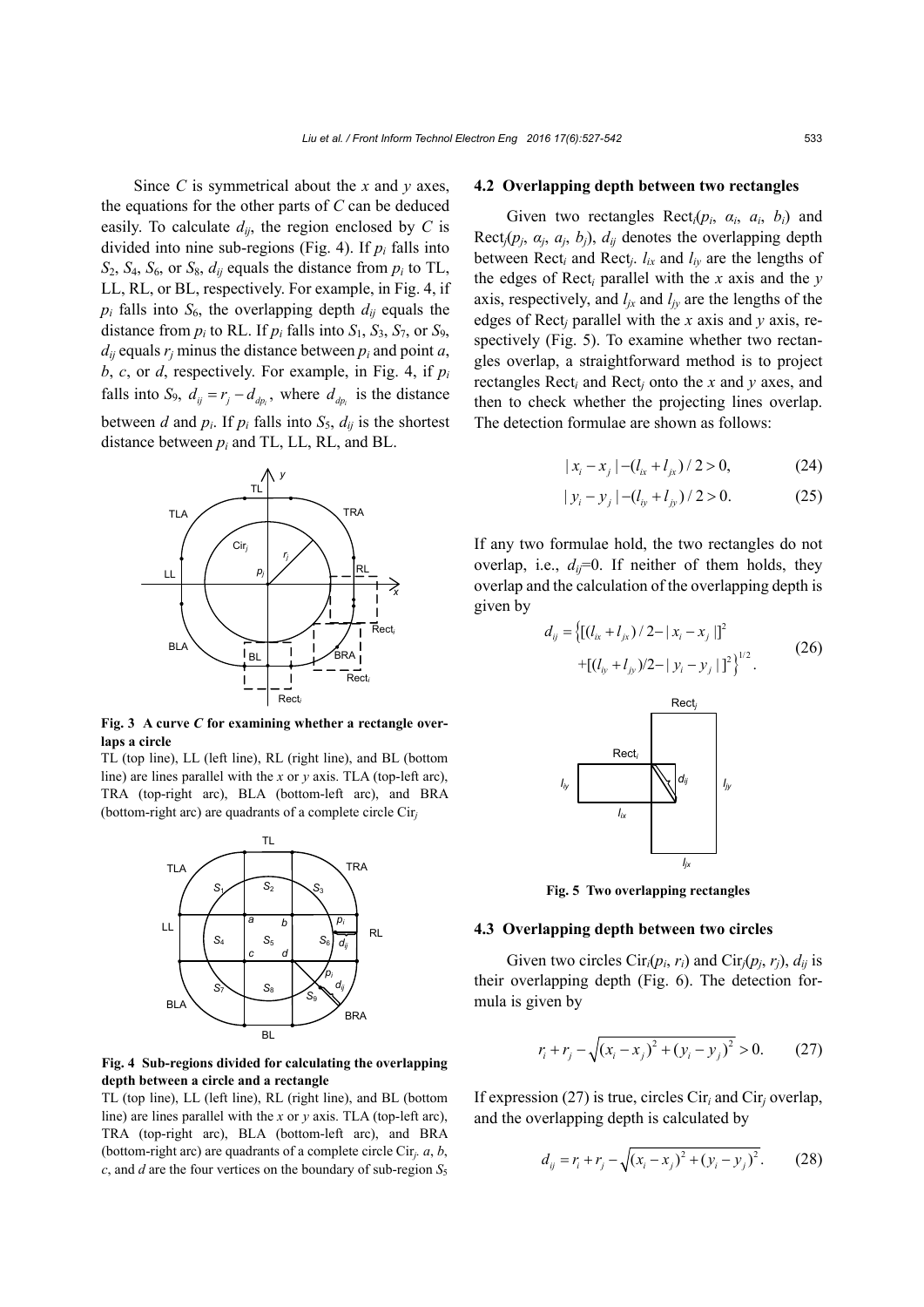

**Fig. 6 The overlapping depth of two circles** 

## **4.4 Overlapping depth between a circle and a container**

Given a circle  $\text{Cir}_i(p_i, r_i)$ , if  $\text{Cir}_i$  embeds into the standing column Cir, which is considered as a fixed circle, the calculation of the overlapping depth between Cir*i* and Cir is the same as in Section 4.3.

If circle  $\text{Cir}_i(p_i, r_i)$  overlaps the shell of the satellite module Cir<sub>0</sub> (Fig. 7), i.e.,  $\sqrt{x_i^2 + y_i^2 + r_i} > R_0$ , the calculation of overlapping depth  $d_{oi}$  between Cir<sub>i</sub> and  $Cir_0$  is given by



**Fig. 7 A circle embedding into the shell of the satellite module** 

# **4.5 Overlapping depth between a rectangle and a container**

Given a rectangle Rect<sub>*i*</sub>( $p_i$ ,  $\alpha_i$ ,  $a_j$ ,  $b_i$ ), if Rect<sub>*i*</sub> embeds into the standing column Cir, which is considered as a fixed circle, the calculation of the overlapping depth between Rect*j* and Cir is the same as in Section 4.1.

Suppose  $\alpha_i=0$ . If rectangle Rect<sub>i</sub>( $p_i$ ,  $\alpha_i$ ,  $a_j$ ,  $b_j$ ) overlaps the shell of satellite module  $Cir_0$  (Fig. 8), i.e., if  $\sqrt{(|x_j| + a_j/2)^2 + (|y_j| + b_j/2)^2} > R_0$ , the calculation of the overlapping depth *doj* between Rect*j* and  $Cir_0$  is given by

$$
d_{oj} = \sqrt{(|x_j| + a_j/2)^2 + (|y_j| + b_j/2)^2} - R_0.
$$
 (30)

**Fig. 8 A rectangle overlapping the satellite module shell**

# **5 Wang-Landau sampling method based on local search**

### **5.1 Wang-Landau sampling method**

The Wang-Landau (WL) sampling method is a novel Monte Carlo (MC) method introduced by Wang and Landau (2001). The energy levels of the models treated in the WL sampling method are discrete; however, the idea is very general and can be applied to any parameter. For a layout optimization problem where the energy is continuous, we must first bin the energy. Considering the value of energy in the range as a positive real number, we divide all possible energies in the energy landscape into finite intervals. For example, we divide [0, 5000] into 5000 individual intervals [0, 1), [1, 2), …, [4999, 5000), and numbers which are larger than 5000 are divided into a single energy interval [5000, 5000+). Thus, we obtain 5001 energy intervals. For simplicity, the energy interval  $[E(X), E(X)]$  is denoted by  $[E(X)]$ , where  $[E(X)]$ rounds  $E(X)$  down to its nearest integer, and  $E(X)$ rounds  $E(X)$  up to its nearest integer. For example,  $E(X)$ =4.523 falls into energy interval [4, 5), which is denoted by [4.523]. Unlike conventional MC methods that directly generate a canonical distribution at a given temperature, this method is to estimate accurately the density of states  $g(E(X))$  for the range of possible energies via a random walk which produces a flat histogram in the energy landscape, where  $E(X)$  is the energy of the whole system. The WL sampling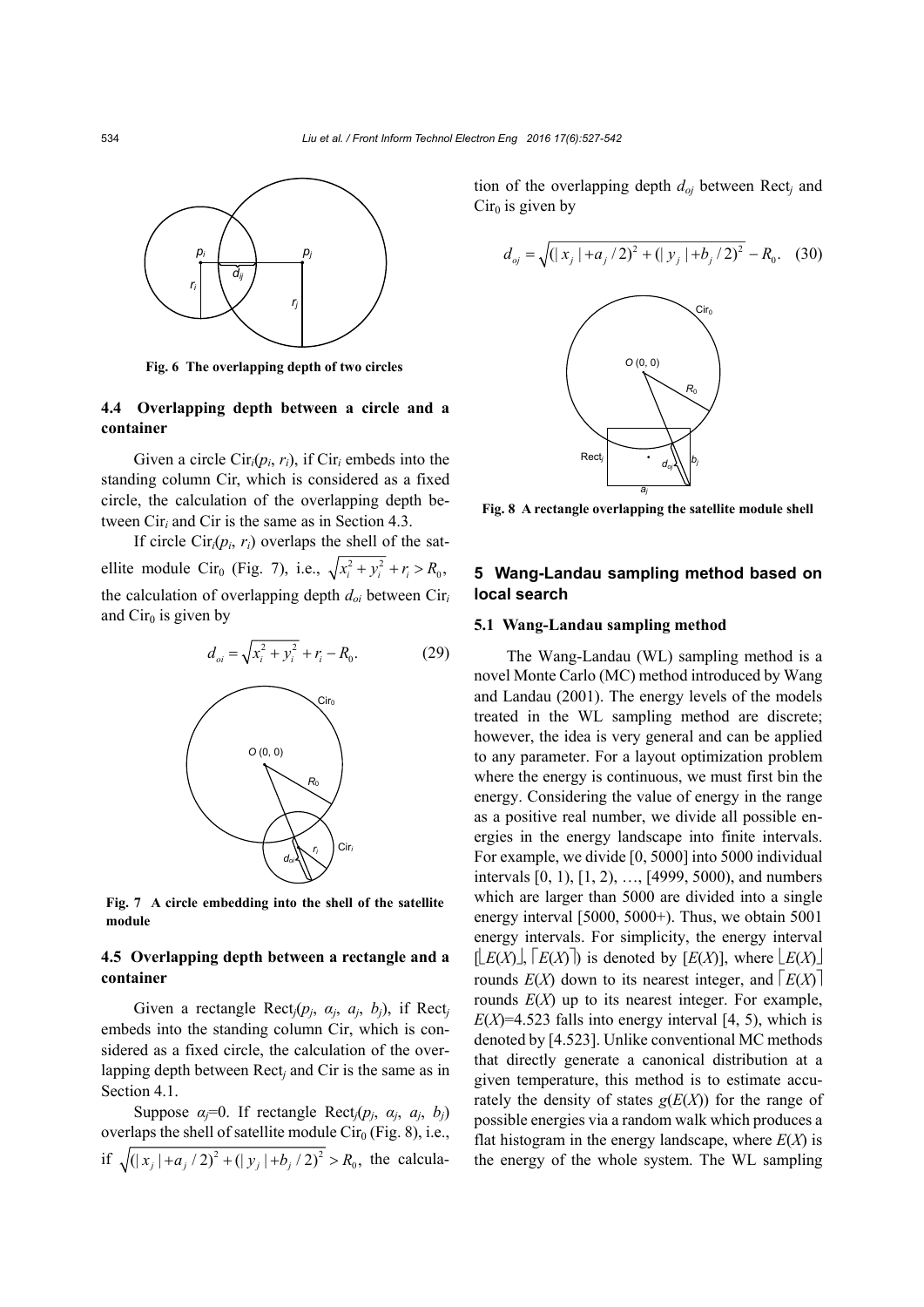method is based on the observation that if we perform a random walk in the energy landscape with a probability proportional to the reciprocal of the density of states  $1/g(E(X))$ , then a 'flat' histogram is generated for the energy distribution. By using a carefully controlled modification factor, the estimate for  $g(E(X))$  is improved at each step of the random walk, which makes  $g(E(X))$  converge to the correct value very quickly.

At the beginning of the WL sampling algorithm, all possible energies and the density of states function  $g(E(X))$  are unknown. The density of states is set to be self-adaptive. If the random walk finds a new energy each time, we mark it as visited and set its density of states and the corresponding histogram to 1. In the simulations of the layout optimization for the satellite module, we begin the random walk in the energy landscape by heuristic layout update strategies (see Section 5.2), but the energy associated with each layout is accepted only with a probability proportional to the reciprocal of the density of states. Therefore, the acceptance probability from layout  $X<sup>1</sup>$ to  $X^2$  is as follows:  $P(X^1 \rightarrow X^2)$ =min{exp( $g(E(X^1))$  $g(E(X^2))$ , 1}. If  $X^2$  is accepted, then  $g(E(X^2))$  will be multiplied by a modification factor  $\lambda_i$ , and its histogram  $H([E(X^2)])$  will be increased by one; that is to say,  $g(E(X^2))=\lambda_i * g(E(X^2)), H([E(X^2)])=H([E(X^2)])+1$  $(i$  is initialized to 0). If  $X^2$  is not accepted, then *g*(*E*(*X*<sup>1</sup> ))=*λi*\**g*(*E*(*X*<sup>1</sup> )), *H*([*E*(*X*<sup>1</sup> )])=*H*([*E*(*X*<sup>1</sup> )])+1. If *λ*<sup>0</sup> is too small, it will take a long time to find all the possible energies. On the contrary, if  $\lambda_0$  is too large, there will be statistical errors. In this study, we set  $\lambda_0$ =1. The convergence of the WL sampling method is controlled by the flatness of the histogram. However, it is very difficult to obtain an absolutely flat histogram in practice. The so-called 'flat histogram' in the Wang-Landau sampling method means that all the entries of  $H([E(X)])$  are not less than the histogram's average  $\leq H([E(X)])$  multiplied by  $k$  (0 $\leq k \leq 1$ ), where *k* is decided by the complexity of the system and the expected precision of  $g(E(X))$ . In this study, we set  $k=0.8$ , and check whether the histogram is flat every 10<sup>3</sup> MC sweep. When the histogram is flat, all the possible energies have been roughly visited an equal number of times, and the density of states converges to the true value with accuracy proportional to the modification factor  $\ln \lambda_i$ . Then we reduce the modification factor  $\lambda_i$  to a finer one using a monotone decreasing function such as  $\lambda_{i+1}=0.5\lambda_i$ , reset  $H([E(X)])$  to 0 for all visited energy intervals [*E*(*X*)], and begin the

next random walk. In this study, the modification factor and the corresponding decreasing function are selected by both experience and trial-and-error. From previous experience we set up candidate factors and their decreasing functions that might be suitable for the packing problem. Then from these candidates we select the best factor and its decreasing function through trial-and-error. When the modification factor  $\lambda_i$  is less than a threshold  $\lambda_{\text{final}}$ , the algorithm is terminated, and  $g(E(X))$  converges to its real value with precision.  $\lambda_{final}$  is the control parameter of  $g(E(X))$  and determines the number of MC iterations in the whole simulation process. If  $\lambda_{final}$  is too small, the simulation will take a long time. On the contrary, if  $\lambda_{final}$  is too large,  $g(E(X))$  will not converge to its real value. In this study, we set  $\lambda_{final} = 0.00001$ .

Our goal is to find the layout with the lowest energy, so in the simulations we also keep the lowest energy  $E_{\text{min}}$  and the corresponding layout  $X_{\text{min}}$  each time we find a new lower-energy layout.

#### **5.2 Heuristic layout update strategies**

An efficient layout update strategy is also impactful in the WL sampling simulations. According to the characteristics of the layout optimization of the satellite module, we propose the following heuristic layout update strategies:

**Strategy 1** In each surface of current layout  $X$ , we pick out an object  $A_i$  that has the largest relative extrusive elastic potential energy  $E_i/S_i$  to relocate, where 2 0, *N*  $E_j = \sum_{l=0, l \neq j}^{N} d_{lj}^2$  is the extrusive elastic potential energy of the *j*th object exerted by other objects, and *Sj* is the area of the *j*th object.

**Strategy 2** Randomly generate 100 vacant points in each surface, where vacant points are the points that are inside this surface but not inside any object. The procedures are as follows:

(1) Generate a random point inside the surface but outside the central column.

(2) Judge whether this point falls into a certain object through computing the distance between this point and the centroid of the object. If this point does not fall into any object, save it as a vacant point and go to  $(3)$ ; otherwise, go to  $(1)$ .

(3) If 100 vacant points have been saved, exit; otherwise, go to (1).

Temporarily place the centroid of the chosen object at every vacant point. Here, if the chosen object is a rectangle, it is placed in two ways: one is with its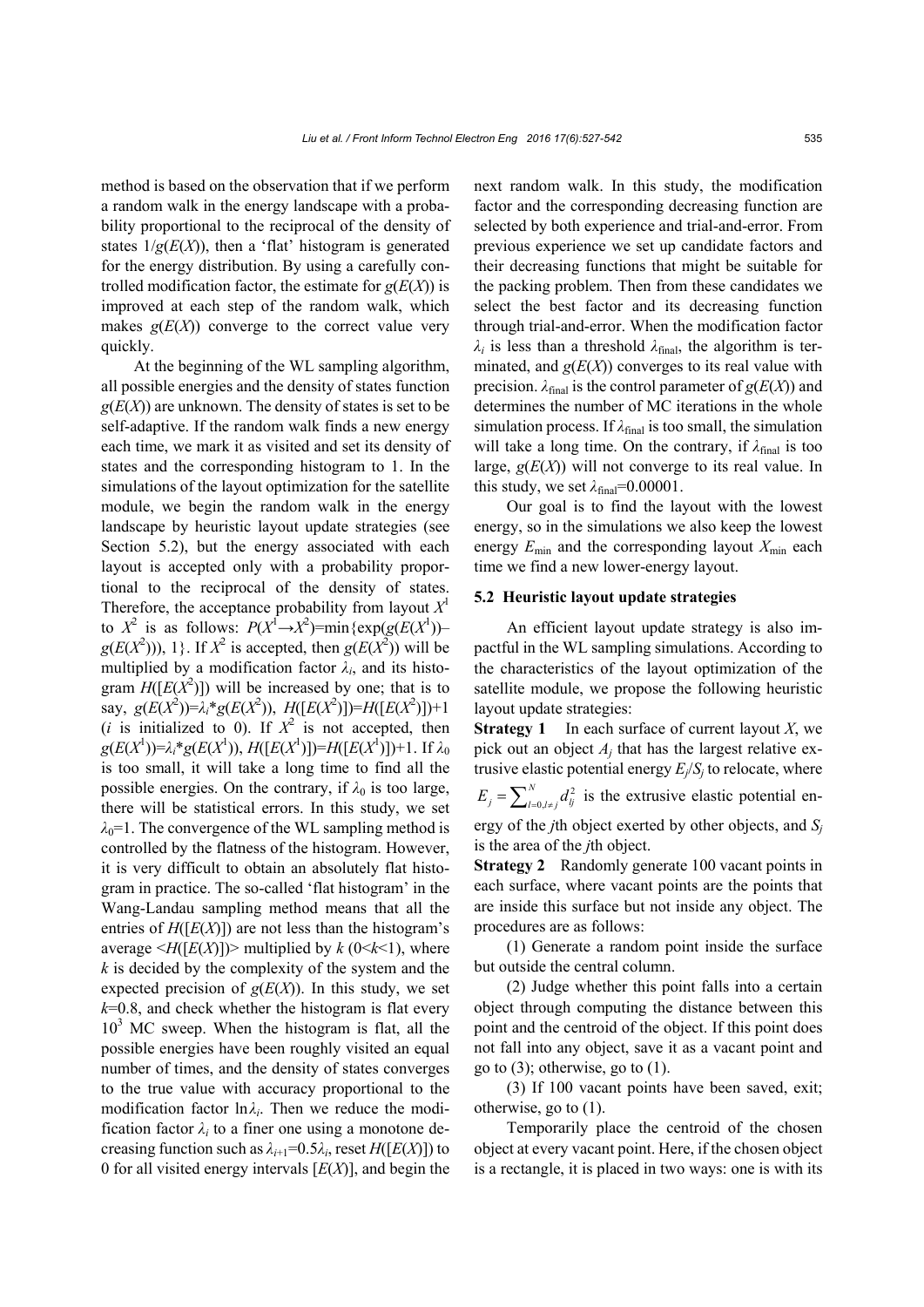long edge parallel with the *x* axis, and the other is with its long edge perpendicular to the *x* axis. Then, compute the extrusive elastic potential energy  $E_i$  that associates to every vacant point and placing pattern. Finally, formally place the centroid of the chosen object  $A_i$  at the vacant point, where the extrusive elastic potential energy of  $A_i$  is the lowest. With the positions of other objects unchanged, we gain a new layout *X*′.

## **5.3 Local search**

When a new layout  $X'$  is obtained by heuristic layout update strategies, it may be very close to the global optimal layout, so any random layout update in the WL sampling algorithm may make search far from (and even farther and farther from) this global optimal layout. To avoid this, we adopt the local search (LS) method based on the gradient method (GM), which is a quasi-physical algorithm (Huang and Kang, 2004; He *et al.*, 2013), to search for an optimal layout near *X*′.

GM is also known as the steepest descent method. The search direction is the negative gradient direction. We adopt an adaptive step size in this study. If the energy increases after one iteration, which indicates that the step size for this step is too large, we decrease *h* to 0.8*h*. If the energy decreases, we keep *h*. The procedures of the GM with an adaptive step size are described as follows:

(1) Set  $h=1$ ,  $h_{\text{min}}=10^{-4}$ ,  $\varepsilon=10^{-20}$ .

(2) Under the current layout *X*′, compute the gradient vector  $\nabla(E(X'))$  of  $E(X')$  for each object  $A_i$  $(i=1, 2, ..., N)$  in the *x* and *y* directions, and let  $X^2 = X'$  $h^* \nabla(F(X'))$ .

(3) If  $E(X^2) > E(X^r)$ , set  $h=h*0.8$ .

(4) Let  $X = X^2$ ,  $X^2 = X^2 - h^* \nabla(E(X'))$ .

(5) If  $f_3(X^2) \leq \varepsilon$  or  $h \leq h_{\min}$ , return  $X^2$ ; otherwise, go to (3).

## **5.4 Description of WL-LS**

By combining the WL sampling method with heuristic layout update strategies and the LS procedure, we propose a hybrid WL-LS algorithm for the layout optimization of the satellite module. The calculation procedure of the WL-LS algorithm is outlined as follows:

(1) Randomly produce an initial layout  $X<sup>1</sup>$  based on four bearing plate surfaces. Set  $X_{\text{min}} = X^1$ ,  $E_{\text{min}} =$  $E(X<sup>1</sup>)$ . Let the set of intervals containing visited energies be  $S = \{ [E(X^1)] \}$ . Set the density of states function as  $g(E(X^1))=1$ , and the histogram function as *H*( $[E(X^1)]$ )=1. Set *i*=0, *l*=0,  $\lambda_0$ =1, *k*=0.8.

(2) In each surface  $P_i$  ( $i=1, 2, 3, 4$ ) of the current layout  $X^1$ , pick object  $A_j$  ( $j=1, 2, 3, 4$ ) with the largest  $E_j/S_j$ , where  $E_j$  is the extrusive elastic potential energy of the *j*th object. Copy the current layout  $X^1$ .

(3) Relocate each picked object *Aj* by using heuristic layout update strategy 2 in surface  $P_i$  ( $i=1, 2,$ 3, 4), and gain a new layout *X*′.

(4) Call the GM procedure. The outcome layout of GM is denoted by  $X^2$ . Compute  $E(X^2)$ . Set  $g(E(X^2))=1$ ,  $H([E(X^2)])=1, \, l=l+1.$ 

(5) If  $[E(X^2)] \notin S$ , let  $S = S \cup \{[E(X^2)]\}$ .

(6) If random(0, 1)<min{exp[ $g(E(X^1)) - g(E(X^2))$ ], 1}, then accept  $X^2$  (i.e., let  $X^1 = X^2$ ,  $E(X^1) = E(X^2)$ ); otherwise, do not accept  $X^2$ .

(7) Update the density of states  $g(E(X))$  and the histogram  $H([E(X)])$ . That is, if  $X^2$  is accepted, let  $g(E(X^2))=g(E(X^2))^* \lambda_i$ ,  $H([E(X^2)])=H([E(X^2)])+1$ , and go to (8); otherwise, let  $g(E(X^1))=g(E(X^1))^* \lambda_i$ , *H*( $[E(X^1)]$ )=*H*( $[E(X^1)]$ )+1, and go to (9).

(8) If  $E(X^2) \le E_{\text{min}}$ , let  $X_{\text{min}} = X^2$ , and  $E_{\text{min}} = E(X^2)$ .

(9) If *l*%1000=0, go to (10); otherwise, go to (2).

(10) If  $H([E(X)]) \ge k \le H([E(X)])$ > for all visited energy intervals  $[E(X)] \in S$ , then go to (11); otherwise, go to (2).

(11) Set  $\lambda_{i+1} = \lambda_i * 0.5$ ,  $i = i+1$ .

(12) If  $\lambda_i$ <0.00001, then output  $E_{\text{min}}$  and  $X_{\text{min}}$ , and terminate the iteration; otherwise, reset  $H([E(X)])=0$ and keep  $g(E(X))$  for all visited energies  $E(X)$ , and go to (2).

## **6 Experimental results and discussion**

To test the computational performance of the WL-LS algorithm, we applied it in two instances. Both instances are based on the international commercial communication satellite module INTELSAT-III with different technological parameters, one with 51 objects and the other with 53 objects. We implemented the WL-LS algorithm in the Java programming language and ran it on a PC with 1.5 GHz CPU and 2.0 GB RAM. For each instance, the WL-LS algorithm was run 50 times independently to optimize the layout of objects on the four bearing plate surfaces. According to these 50 results, we can gain a pareto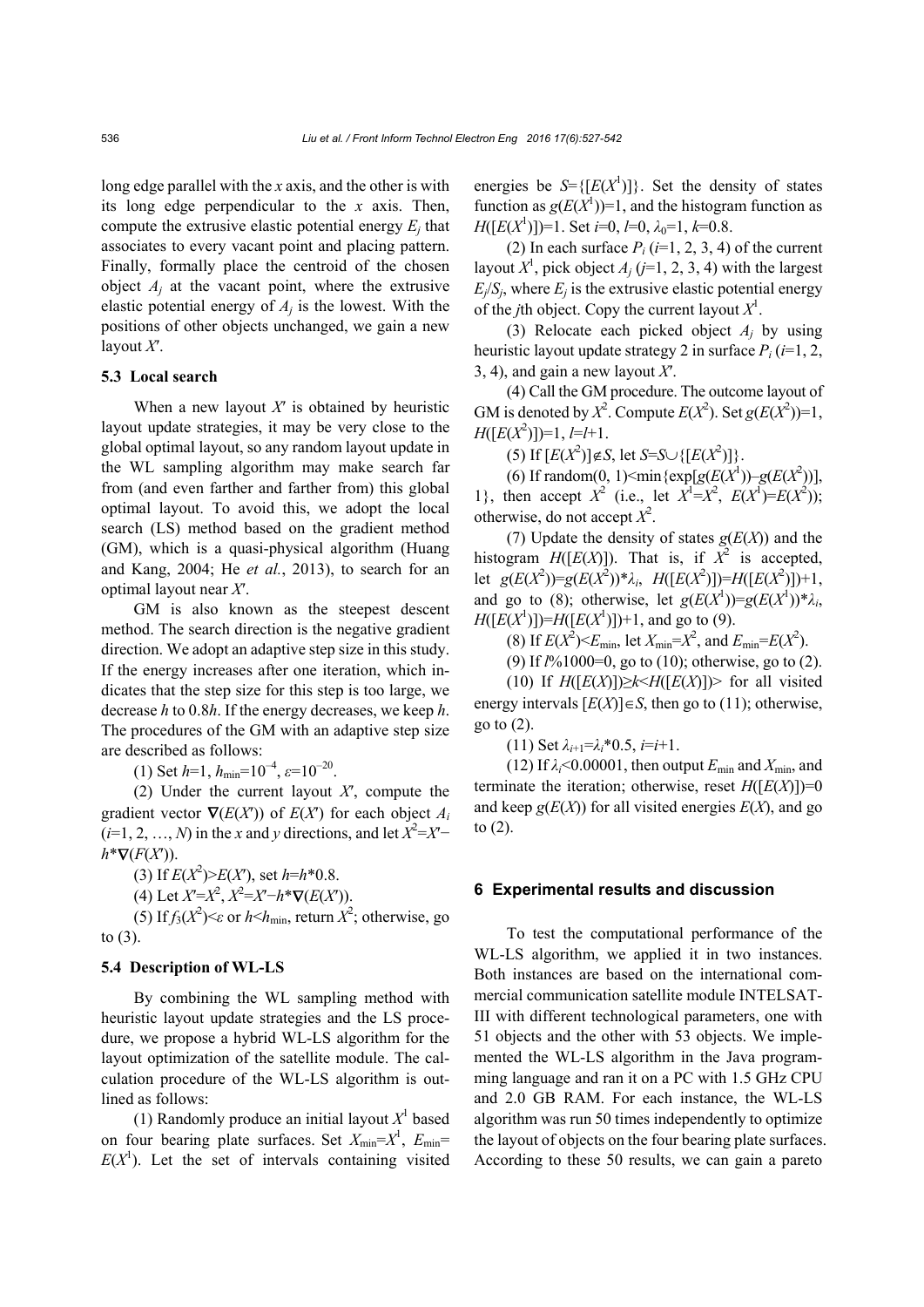optimal set for each instance. In this study, we specify the solution with the smallest enveloping radius as the optimal solution for preference.

For the first instance, we suppose that 51 objects have been allocated on the four bearing surfaces in the satellite module. The objects' dimensions and masses have been given by Liu and Teng (2008). The first 31 objects are cylinders, and the remaining 20 objects are cuboids. The parameters of the satellite module are as follows: the radius of the bearing plate is  $R_0$ =500 mm; the radius of the column is *R*=100 mm; the heights from the base of the satellite to the bottoms of the lower plate and the upper plate are  $H_1$ =500 mm and  $H_2$ =1050 mm, respectively; the height of the column is  $H_3$ =1400 mm; the thickness of each plate is  $H_1$ = 20 mm; the mass of the satellite module (including the shell, two bearing plates, and the column) is 349.557 kg, and its centroid is (0, 0, 859) mm in the coordinate system *Oxyz*, with an inertia matrix

$$
J_0 = \begin{pmatrix} J_x & J_{xy} & J_{xz} \\ J_{yx} & J_y & J_{yz} \\ J_{zx} & J_{zy} & J_z \end{pmatrix}
$$
  
= 
$$
\begin{pmatrix} 347.2921 & 0 & 0 \\ 0 & 485.5460 & 0 \\ 0 & 0 & 210.5343 \end{pmatrix}
$$
 kg·m<sup>2</sup>. (31)

The technological requirements for the final layout of the whole system are given by Eqs. (3)–(9), with parameters  $x_e=0$ ,  $y_e=0$ ,  $z_e=780$  mm. The penalty coefficients are set as follows:  $\omega_1 = 10^{-1}$ ,  $\omega_2 = 10^6$ ,  $\omega_3 = 10^4$ , and  $\omega_4 = 10^4$ .

For this instance, the pareto optimal set by WL-LS is *P*(*Q*, *M*)={(460.61, 690.22), (459.28, 691.70), (458.95, 692.65), (457.76, 693.07)}, where *Q* denotes the enveloping radius and *M* the inertia moment of the system. We choose the solution with *Q*=457.76, *M*=693.07 as the optimal solution for preference. The best and average computational results by WL-LS for instance 1 are shown in Tables 1 and 2, respectively, in comparison with those by the HAKD method (Liu and Teng, 2008). From Tables 1 and 2, we can see that the proposed WL-LS algorithm outperforms the HAKD method in every aspect. Compared with the best results by the HAKD method, the inertia moment of the best layout obtained by WL-LS decreases by (711.55−693.07)/711.55×100%  $=2.60\%$ ; the enveloping radius decreases by 0.35%; the centroid position error decreases by 29.12%; the inertia angle error reduces by 76.5%. Table 3 shows the data of the optimal layout obtained by WL-LS. Fig. 9 shows the diagram of the optimal layout obtained by WL-LS.

To further understand the effects of each component in WL-LS, we ran WL alone, WL with local

|  |  | Table 1 Comparison of the best results by HAKD, WL, WL+GM, WL+HS, and WL-LS for instance 1 |  |  |  |  |  |  |
|--|--|--------------------------------------------------------------------------------------------|--|--|--|--|--|--|
|--|--|--------------------------------------------------------------------------------------------|--|--|--|--|--|--|

| Algorithm   | Overlapping  | Centroid position error | Inertia angle error | Inertia moment        | Enveloping radius |
|-------------|--------------|-------------------------|---------------------|-----------------------|-------------------|
|             | area $(mm2)$ | (mm)                    | (rad)               | (kg·mm <sup>2</sup> ) | (mm)              |
| <b>HAKD</b> |              | $5.94e-2$               | $2.00e-2$           | 711.55                | 459.37            |
| WL          |              | $1.03e-0$               | 1.20e-1             | 710.96                | 465.05            |
| $W1 + GM$   |              | $6.09e-2$               | 5.41e-3             | 695.34                | 459.17            |
| WL+HS       |              | $9.77e-1$               | $1.21e-1$           | 708.31                | 462.48            |
| WL-LS       |              | $4.21e-2$               | $4.70e-3$           | 693.07                | 457.76            |

Centroid position error is the sum of centroid errors in the *x* and *y* axes, i.e., |*x*c−*x*e|+|*y*c−*y*e|. Inertia angle error is the sum of inertia angles in the x', y', and z' axes, i.e.,  $|\theta_{\rm r}(X)| + |\theta_{\rm r}(X)|$ . Inertia moment is the sum of inertia moments in the x', y', and z' axes, i.e.,  $J_x(X)+J_y(X)+J_z(X)$ 

**Table 2 Comparison of the average results by HAKD, WL, WL+GM, WL+HS, and WL-LS for instance 1** 

|             |                                     | Norm of centroid position                                 | Norm of inertia angle                                        | Norm of inertia moment                           | Enveloping |
|-------------|-------------------------------------|-----------------------------------------------------------|--------------------------------------------------------------|--------------------------------------------------|------------|
| Algorithm   | Overlapping<br>area $\text{(mm)}^2$ | error $\sqrt{\delta x_c^2 + \delta y_c^2 + \delta z_c^2}$ | error $\sqrt{\theta_{x'}^2 + \theta_{y'}^2 + \theta_{z'}^2}$ | $\sqrt{J_{x'}(X)^2 + J_{y'}(X)^2 + J_{z'}(X)^2}$ | radius     |
|             |                                     | (mm)                                                      | (rad)                                                        | (kg·mm <sup>2</sup> )                            | (mm)       |
| <b>HAKD</b> | 0                                   | 0.255                                                     | $1.65e-2$                                                    | 423.18                                           | 467.16     |
| WL          | 306.13                              | 2.47                                                      | $6.98e-1$                                                    | 424.67                                           | 471.86     |
| $WL+GM$     | 20.80                               | 0.20                                                      | $7.19e-3$                                                    | 418.84                                           | 463.17     |
| WL+HS       | 8.10                                | 2.45                                                      | $7.05e-1$                                                    | 421.35                                           | 469.67     |
| WL-LS       | 0                                   | 0.187                                                     | $6.44e-3$                                                    | 417.35                                           | 461.48     |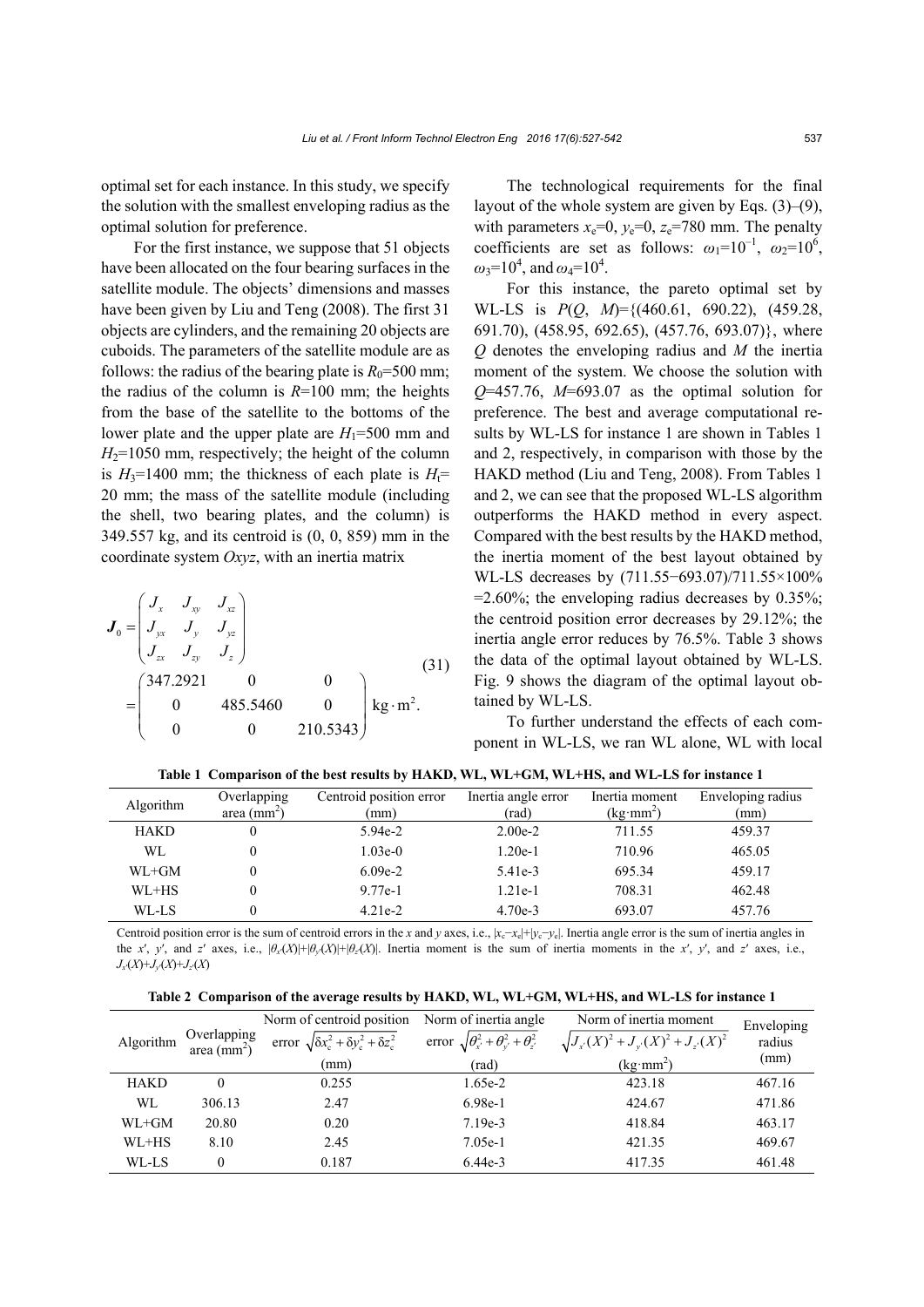| No.            | $x$ (mm)  | $v$ (mm)  | $\alpha$ (rad) $^{*}$ | Surface        | No. | $x$ (mm)  | $v$ (mm)  | $\alpha$ (rad) $^{*}$ | Surface        |
|----------------|-----------|-----------|-----------------------|----------------|-----|-----------|-----------|-----------------------|----------------|
| $\mathbf{1}$   | $-217.84$ | $-0.42$   |                       | 1              | 27  | 350.28    | $-46.72$  |                       | $\overline{4}$ |
| $\sqrt{2}$     | 147.91    | 161.17    |                       | 4              | 28  | 277.92    | 28.06     |                       | 3              |
| $\mathfrak{Z}$ | 194.26    | $-51.03$  |                       | 3              | 29  | 145.07    | 185.07    |                       | $\overline{2}$ |
| $\overline{4}$ | 205.98    | $-31.61$  |                       | 4              | 30  | 146.73    | 178.25    |                       | 1              |
| 5              | $-108.97$ | 168.58    |                       | 1              | 31  | $-245.06$ | 187.89    |                       | 3              |
| 6              | 44.78     | 351.66    |                       | 4              | 32  | $-85.81$  | $-178.42$ | $\theta$              | 1              |
| 7              | 279.44    | 143.57    |                       | 3              | 33  | $-186.38$ | $-185.01$ | $\theta$              | $\overline{c}$ |
| $\,8\,$        | $-97.17$  | $-325.27$ |                       | 3              | 34  | 143.89    | $-207.56$ | $\mathbf{0}$          | $\overline{4}$ |
| $\mathbf{9}$   | 141.47    | $-182.72$ |                       | 1              | 35  | $-46.66$  | 230.91    | $\pi/2$               | 3              |
| 10             | $-182.75$ | $-298.32$ |                       | 4              | 36  | $-225.69$ | $-1.42$   | $\overline{0}$        | $\overline{4}$ |
| 11             | $-286.61$ | $-177.14$ |                       | 4              | 37  | 103.78    | 227.56    | $\pi/2$               | 3              |
| 12             | 5.61      | 328.83    |                       | 2              | 38  | $-200.14$ | $-4.87$   | $\pi/2$               | $\overline{c}$ |
| 13             | 230.61    | $-3.46$   |                       | 1              | 39  | 39.40     | $-200.39$ | $\overline{0}$        | $\overline{2}$ |
| 14             | 84.30     | $-239.61$ |                       | 3              | 40  | $-203.61$ | 174.31    | $\mathbf{0}$          | $\overline{4}$ |
| 15             | 258.43    | $-257.10$ |                       | 3              | 41  | $-127.32$ | 171.04    | $\pi/2$               | $\overline{2}$ |
| 16             | 343.95    | $-166.80$ |                       | $\overline{4}$ | 42  | 180.83    | 9.15      | $\pi/2$               | $\overline{2}$ |
| 17             | $-315.39$ | $-181.75$ |                       | 3              | 43  | $-27.95$  | 176.56    | $\pi/2$               | $\overline{4}$ |
| 18             | 338.21    | 162.85    |                       | 4              | 44  | 330.91    | 87.74     | $\overline{0}$        | $\overline{c}$ |
| 19             | $-350.70$ | $-74.49$  |                       | 2              | 45  | $-110.69$ | $-143.71$ | $\theta$              | $\overline{4}$ |
| 20             | 68.45     | $-351.64$ |                       | 2              | 46  | 210.83    | 323.66    | $\pi/2$               | $\overline{4}$ |
| 21             | $-373.91$ | 63.65     |                       | 3              | 47  | 309.81    | $-12.33$  | $\overline{0}$        | $\overline{2}$ |
| 22             | $-336.78$ | $-29.37$  |                       | 3              | 48  | 239.80    | $-158.79$ | $\mathbf{0}$          | $\overline{2}$ |
| 23             | $-1.93$   | 150.47    |                       | 2              | 49  | $-192.63$ | $-12.29$  | $\pi/2$               | 3              |
| 24             | 315.31    | $-140.44$ |                       | 3              | 50  | 148.78    | $-333.69$ | $\mathbf{0}$          | $\overline{4}$ |
| 25             | 15.10     | 270.25    |                       | 1              | 51  | $-115.17$ | $-174.10$ | $\theta$              | 3              |
| 26             | $-291.25$ | 226.75    |                       | 2              |     |           |           |                       |                |

**Table 3 Data for optimal layout by WL-LS for instance 1** 

\* The orientation angle is defined only for the cuboids, and it does not exist for the cylinders



**Fig. 9 The 2D diagram of the optimal layout obtained by WL-LS for instance 1: (a) surface 1; (b) surface 2; (c) surface 3; (d) surface 4**

search GM and without heuristic layout update strategies (denoted as WL+GM), and WL with heuristic layout update strategies (HS) and without local search GM (denoted as WL+HS) 50 times. The best and average results for 50 independent runs by WL, WL+GM, and WL+HS are listed in Tables 1 and 2, respectively, for comparison. The pareto optimal set by WL is *P*(*Q*, *M*)={(468.58, 696.78), (467.24, 697.40), (466.06, 699.08), (465.05, 710.96)}, and we choose the solution with *Q*=465.05, *M*=710.96 as the optimal solution for preference. The pareto optimal set by WL+GM is *P*(*Q*, *M*)={(462.51, 693.88),  $(462.03, 694.79), (460.63, 695.16), (459.17, 695.34)$ and we choose the solution with *Q*=459.17, *M*= 695.34 as the optimal solution for preference. The pareto optimal set by WL+HS is  $P(Q, M) = \{(465.09,$ 705.86), (464.00, 706.16), (463.01, 707.47), (462.48, 708.31)}, and we choose the solution with *Q*=462.48, *M*=708.31 as the optimal solution for preference. Note that in each run of WL and WL+GM, we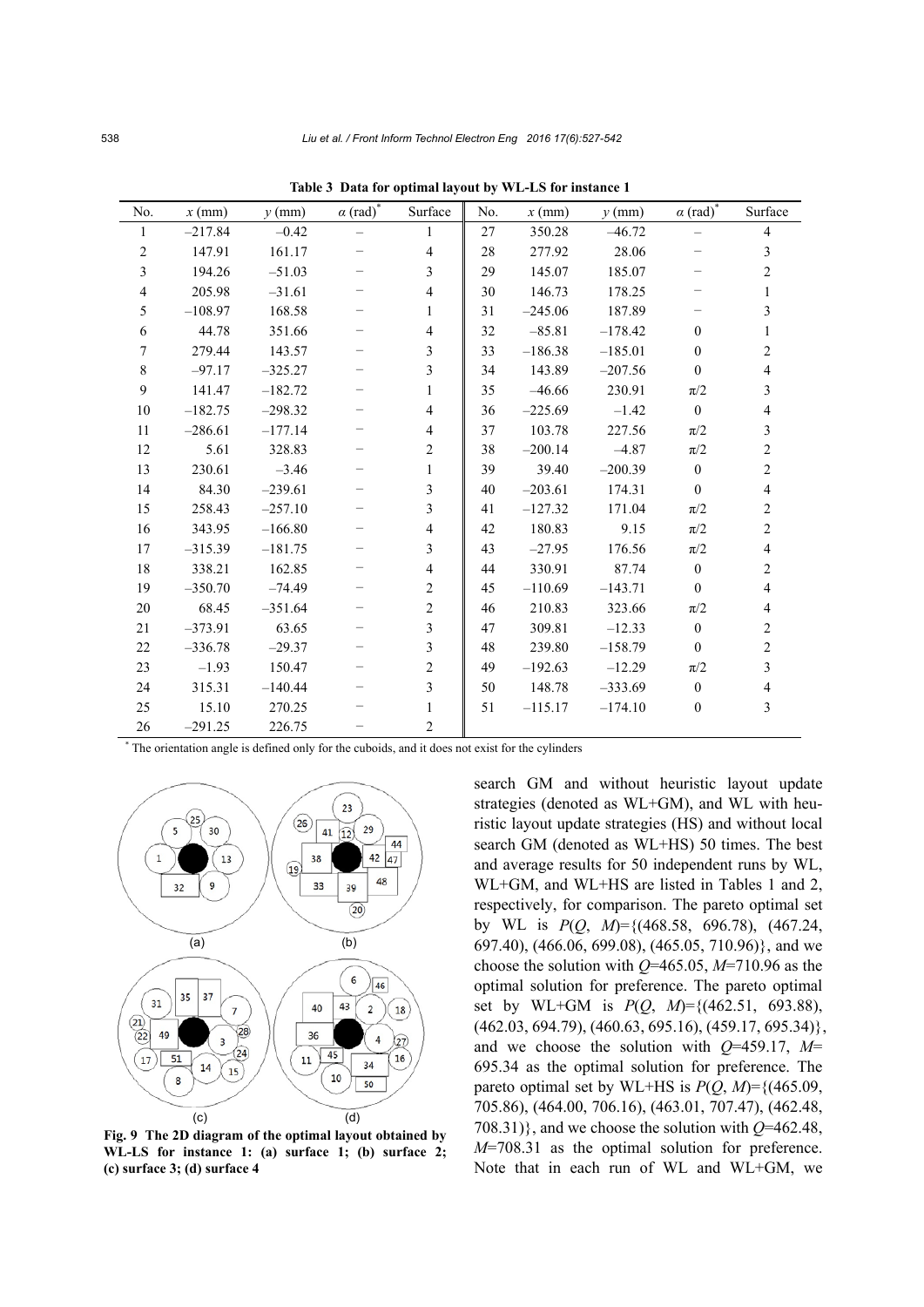randomly update the layout. In WL-LS, the WL method is used mainly to execute a global search. The heuristic layout update strategies are used to generate new layouts, and the local search procedure based on the gradient method is used to search for lowerenergy layouts near newly generated layouts. Through the comparison of computational results, one can see that WL+GM and WL+HS improve the performance of WL alone in different aspects. However, by combining the merits of GM and HS, WL-LS significantly outperforms the other three algorithms WL, WL+GM, and WL+HS in both the best and average results.

For the second instance, we suppose that 53 objects have also been allocated on the four bearing surfaces in the satellite module. The objects' dimensions and masses have been given by Sun and Teng (2003). The first 24 objects are cuboids, and the remaining 29 objects are cylinders. The parameters of the satellite module are as follows: the radius of the bearing plate is  $R_0$ =500 mm; the radius of the column is *R*=100 mm; the heights from the base of the satellite to the bottoms of the lower plate and the upper plate are  $H_1$ =300 mm and  $H_2$ =830 mm, respectively; the height of the column is  $H_3$ =1150 mm; the thickness of both plates is  $H<sub>t</sub>=20$  mm; the mass of the satellite module (including the shell, two bearing plates, and the column) is 776.53 kg, and its centroid is  $(0, 0, 0)$ 553.56) mm in coordinate system *Oxyz*, with an inertia matrix

$$
J_0 = \begin{pmatrix} J_x & J_{xy} & J_{xz} \\ J_{yx} & J_y & J_{yz} \\ J_{zx} & J_{zy} & J_z \end{pmatrix}
$$
  
= 
$$
\begin{pmatrix} 452.25 & 0 & 0 \\ 0 & 452.25 & 0 \\ 0 & 0 & 146.82 \end{pmatrix} \text{kg} \cdot \text{m}^2.
$$
 (32)

The technological requirements for the final layout of the whole system are given by Eqs.  $(3)$ – $(9)$ with parameters  $x_e=0$ ,  $y_e=0$ ,  $z_e=523.26$  mm. The penalty coefficients are set as follows:  $\omega_1=10^{-1}$ ,  $\omega_2=10^6$ ,  $\omega_3 = 10^4$ , and  $\omega_4 = 10^4$ .

For this instance, the pareto optimal set by WL-LS is *P*(*Q*, *M*)={(479.31, 791.67), (478.14, 792.64), (476.07, 794.33), (475.11, 795.59)}, where *Q* denotes the enveloping radius and *M* the inertia moment of the system. We choose the solution with *Q*=475.11, *M*=795.59 as the optimal solution for preference. The best computational results by WL-LS for instance 2 are shown in Table 4, in comparison with those by the hybrid knowledge fusion (HKF) method (Wang and Teng, 2009). From Table 4, we can see that the proposed WL-LS algorithm outperforms the HKF method in every aspect. Compared with the best results by the HKF method, the inertia moment of the best layout obtained by WL-LS decreases by (796.15−795.59)/796.15×100%=0.07%; the centroid position error decreases by 99.70%; the inertia angle error decreases by 67.81%; the enveloping radius decreases by 4.98%. A diagram of the optimal layout obtained by WL-LS is shown in Fig. 10. Table 5 shows the data for the optimal layout obtained by WL-LS.

We also compare the best and average results for 50 independent runs by WL, WL+GM, and WL+HS in Tables 4 and 6, respectively. The pareto optimal set by WL is *P*(*Q*, *M*)={(491.40, 799.71), (489.43, 800.77), (488.30, 801.34), (487.05, 802.13)}, and we choose the solution with *Q*=487.05, *M*=802.13 as the optimal solution for preference. The pareto optimal set by WL+GM is *P*(*Q*, *M*)={(480.74, 795.27),  $(479.69, 796.67), (479.05, 796.96), (478.50, 797.01)$ and we choose the solution with *Q*=478.50, *M*= 797.01 as the optimal solution for preference. The

| Algorithm  | Overlapping<br>area $(mm2)$ | Centroid position error<br>(mm) | Inertia angle error<br>(rad) | Inertia moment<br>(kg·mm <sup>2</sup> ) | Enveloping radius<br>(mm) |
|------------|-----------------------------|---------------------------------|------------------------------|-----------------------------------------|---------------------------|
| <b>HKF</b> |                             | $1.139e-0$                      | 1.46e-2                      | 796.15                                  | 500.00                    |
| WL         |                             | $3.60e-1$                       | 5.58e-1                      | 802.13                                  | 487.05                    |
| $WL+GM$    |                             | $3.59e-3$                       | 5.45e-3                      | 797.01                                  | 478.50                    |
| WL+HS      |                             | $3.60e-1$                       | 5.55e-1                      | 800.69                                  | 483.49                    |
| WL-LS      |                             | $3.40e-3$                       | $4.70e-3$                    | 795.59                                  | 475.11                    |

Centroid position error is the sum of centroid errors in the *x* and *y* axes, i.e.,  $|x_c-x_c|+|y_c-y_c|$ . Inertia angle error is the sum of inertia angles in the x', y', and z' axes, i.e.,  $|\theta_x(X)| + |\theta_y(X)| + |\theta_z(X)|$ . Inertia moment is the sum of inertia moments in the x', y', and z' axes, i.e.,  $J_{x'}(X)+J_{y'}(X)+J_{z'}(X)$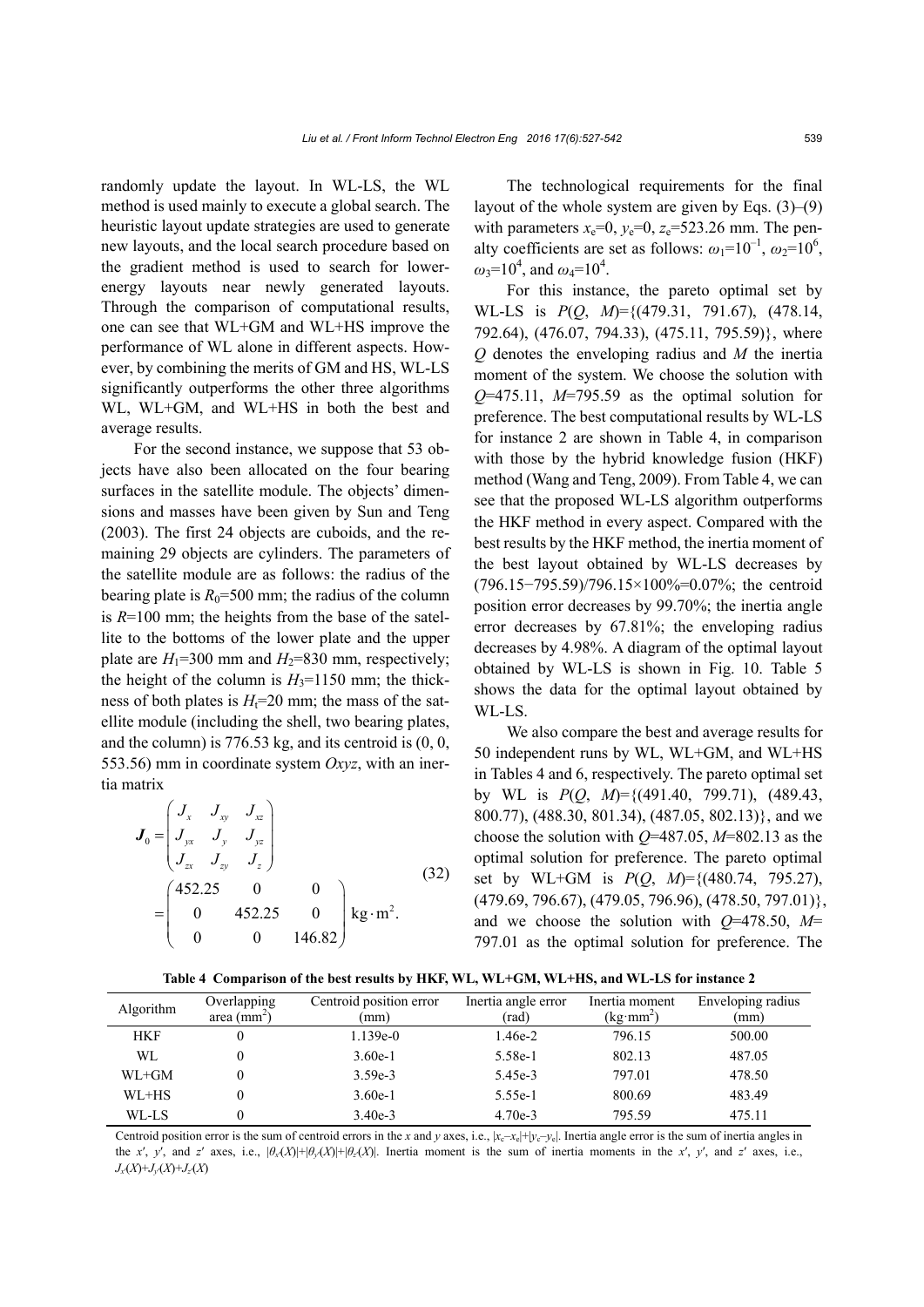pareto optimal set by WL+HS is  $P(Q, M) = \{(486.41,$ 797.21), (485.58, 798.54), (484.32, 799.79), (483.49, 800.69)}, and we choose the solution with *Q*=483.49, *M*=800.69 as the optimal solution for preference. Through the comparison of computational results, we can draw the same conclusion as that for instance 1.



**Fig. 10 Optimal layout obtained by WL-LS for instance 2: (a) surface 1; (b) surface 2; (c) surface 3; (d) surface 4**

| No.            | $x$ (mm)  | $y$ (mm)  | $\alpha$ (rad) <sup>*</sup> | Surface                 | No. | $x$ (mm)  | $y$ (mm)  | $\alpha$ (rad) <sup>*</sup> | Surface                 |
|----------------|-----------|-----------|-----------------------------|-------------------------|-----|-----------|-----------|-----------------------------|-------------------------|
| 1              | $-79.05$  | 319.48    | $\pi/2$                     | $\overline{2}$          | 28  | 100.17    | $-173.28$ |                             | $\overline{2}$          |
| $\overline{2}$ | 78.05     | 225.00    | $\pi/2$                     | $\overline{c}$          | 29  | $-254.14$ | 200.41    |                             | $\overline{c}$          |
| 3              | 260.45    | 185.65    | $\pi/2$                     | 3                       | 30  | 295.20    | $-140.60$ |                             | $\overline{\mathbf{4}}$ |
| $\overline{4}$ | 95.75     | $-255.70$ | $\pi/2$                     | 4                       | 31  | 255.16    | 203.91    |                             | $\overline{4}$          |
| 5              | 181.14    | $-65.03$  | $\pi/2$                     | 3                       | 32  | 61.88     | $-369.81$ |                             | 2                       |
| 6              | $-139.51$ | 302.44    | $\boldsymbol{0}$            | 3                       | 33  | $-95.35$  | 176.46    |                             | 4                       |
| 7              | 254.23    | 200.50    | $\mathbf{0}$                | $\overline{c}$          | 34  | $-195.06$ | $-279.58$ |                             | 3                       |
| $\,8\,$        | $-226.27$ | $-0.46$   | $\boldsymbol{0}$            | $\overline{c}$          | 35  | $-219.13$ | $-80.85$  |                             | 3                       |
| 9              | $-110.75$ | $-200.75$ | $\pi/2$                     | 2                       | 36  | $-271.08$ | $-146.97$ |                             | 4                       |
| 10             | 78.43     | 175.44    | $\pi/2$                     | 3                       | 37  | 173.10    | $-290.27$ |                             | 3                       |
| 11             | 175.30    | 24.83     | $\pi/2$                     | 4                       | 38  | 86.55     | 351.24    |                             | 3                       |
| 12             | 79.88     | 175.50    | $\mathbf{0}$                | 4                       | 39  | $-1.02$   | 328.75    |                             | 4                       |
| 13             | 407.59    | $-22.17$  | $\pi/2$                     | 2                       | 40  | $-265.75$ | 216.82    |                             | $\overline{4}$          |
| 14             | $-151.76$ | 0.84      | $\pi/2$                     | 4                       | 41  | 338.10    | $-16.37$  |                             | 3                       |
| 15             | $-369.61$ | $-137.32$ | $\boldsymbol{0}$            | 3                       | 42  | $-359.36$ | 94.89     |                             | $\overline{\mathbf{3}}$ |
| 16             | 342.41    | $-142.06$ | $\mathbf{0}$                | $\overline{\mathbf{3}}$ | 43  | 73.70     | 132.14    |                             | 1                       |
| 17             | $-303.53$ | 46.47     | $\boldsymbol{0}$            | 4                       | 44  | $-47.16$  | 142.71    |                             | 2                       |
| 18             | $-77.43$  | $-221.91$ | $\pi/2$                     | 4                       | 45  | $-74.85$  | 130.06    |                             | 1                       |
| 19             | $-14.58$  | $-399.76$ | $\overline{0}$              | 3                       | 46  | 328.34    | 72.74     |                             | 4                       |
| $20\,$         | 261.60    | $-236.80$ | $\pi/2$                     | $\overline{c}$          | 47  | $-48.19$  | $-372.69$ |                             | 4                       |
| 21             | $-0.38$   | 232.51    | $\overline{0}$              | $\mathbf{1}$            | 48  | $-376.89$ | $-39.99$  |                             | $\mathbf{2}$            |
| 22             | $-201.84$ | $-25.59$  | $\mathbf{0}$                | 1                       | 49  | 15.61     | $-182.85$ |                             | 1                       |
| 23             | $-176.88$ | 104.78    | $\pi/2$                     | 1                       | 50  | $-93.44$  | $-131.03$ |                             | 1                       |
| 24             | 202.03    | $-31.08$  | $\boldsymbol{0}$            | 1                       | 51  | 101.89    | $-122.07$ |                             | 1                       |
| 25             | $-7.95$   | $-204.16$ |                             | 3                       | 52  | 141.24    | 64.32     |                             | 1                       |
| $26\,$         | 202.73    | 0.15      |                             | $\overline{c}$          | 53  | $-311.05$ | $-209.25$ |                             | $\overline{c}$          |
| 27             | $-167.13$ | 112.41    |                             | 3                       |     |           |           |                             |                         |

**Table 5 Data for optimal layout by WL-LS for instance 2** 

\* The orientation angle is defined only for the cuboids, and it does not exist for the cylinders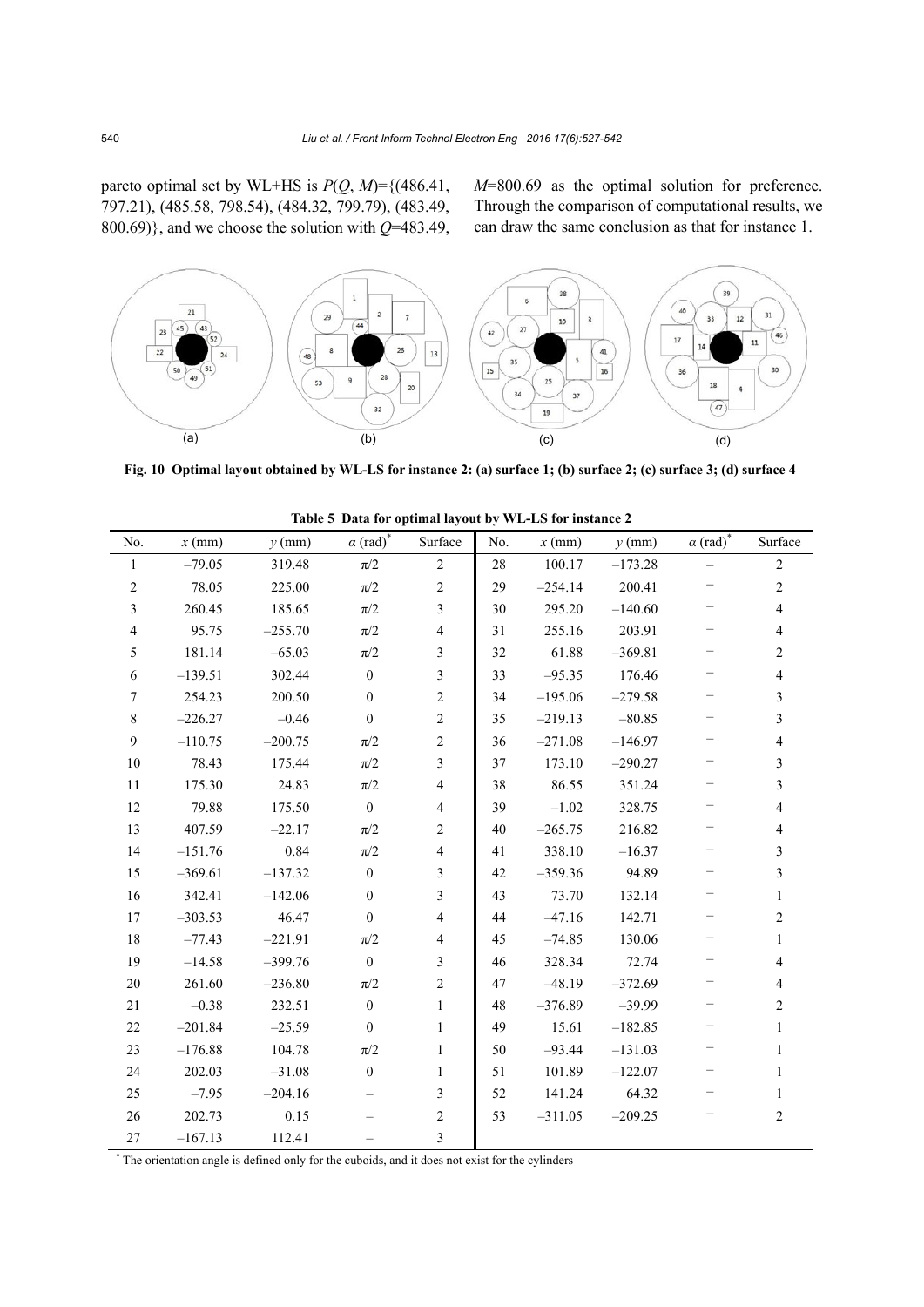| <b>Algorithm</b> | Overlapping<br>area<br>$\text{(mm}^2)$ | Norm of the centroid<br>position error<br>$\sqrt{\delta x_c^2 + \delta y_c^2 + \delta z_c^2}$<br>(mm) | Norm of the inertia.<br>angle error<br>$\sqrt{\theta_{x'}^2 + \theta_{y'}^2 + \theta_{z'}^2}$<br>(rad) | Norm of the inertia moment<br>$\sqrt{J_{x'}(X)^2 + J_{y'}(X)^2 + J_{z'}(X)^2}$<br>(kg·mm <sup>2</sup> ) | Enveloping<br>radius<br>(mm) |
|------------------|----------------------------------------|-------------------------------------------------------------------------------------------------------|--------------------------------------------------------------------------------------------------------|---------------------------------------------------------------------------------------------------------|------------------------------|
| <b>WL</b>        | 280.30                                 | $3.50e-1$                                                                                             | $6.62e-1$                                                                                              | 491.95                                                                                                  | 488.39                       |
| $W1 + GM$        | 19.64                                  | $2.64e-3$                                                                                             | $7.11e-3$                                                                                              | 489.81                                                                                                  | 479.92                       |
| $W1 + HS$        | 6.46                                   | $3.48e-1$                                                                                             | $6.89e-1$                                                                                              | 491.20                                                                                                  | 484.43                       |
| WL-LS            | $\Omega$                               | $2.40e-3$                                                                                             | $3.60e-3$                                                                                              | 489.06                                                                                                  | 476.65                       |

**Table 6 Comparison of the average results by WL, WL+GM, WL+HS, and WL-LS for instance 2** 

## **7 Conclusions and future work**

When optimizing the layout design of a satellite module, it is easy for an algorithm to get trapped in local minima separated by high-energy barriers. To address this problem, we use a hybrid WL-LS method, which incorporates the LS procedure based on gradient descent and heuristic layout update strategies into the Wang-Landau sampling method. To improve the efficiency of WL-LS, we adopt an accurate and fast method for computing the overlapping depth between two objects (such as two rectangular objects, two circular objects, or a rectangular object and a circular object) embedding each other. Numerical results show that WL-LS outperforms methods in the literature. There are also several problems that need to be solved in the future: (1) In this study, the rectangles are placed orthogonally, which restricts the flexibility of the layout design. We need to find the methods for computing the overlapping depth with respect to arbitrarily placed rectangles. (2) The distribution of objects onto different surfaces is not discussed in this paper, and we simply adopt the allocation scheme proposed in the literature. In the future, we will focus research on these aspects.

#### **References**

- Allen, S.D., Burke, E.K., Kendall, G., 2011. A hybrid placement strategy for the three-dimensional strip packing problem. *Eur*. *J*. *Oper*. *Res*., **209**(3):219-227. http://dx.doi.org/10.1016/j.ejor.2010.09.023
- Bennell, J.A., Dowsland, K.A., Dowsland, W.B., 2001. The irregular cutting-stock problem—a new procedure for deriving the no-fit polygon. *Comput*. *Oper*. *Res*., **28**(3): 271-287.

http://dx.doi.org/10.1016/S0305-0548(00)00021-6

Chen, W., Shi, Y.J., Teng, H.F., 2008. An improved differential evolution with local search for constrained layout optimization of satellite module. *LNCS*, **5227**:742-749. http://dx.doi.org/10.1007/978-3-540-85984-0\_89

- Crainic, T.G., Perboli, G., Rei, W., *et al*., 2011. Efficient lower bounds and heuristics for the variable cost and size bin packing problem. *Comput*. *Oper*. *Res*., **38**(11):1474-1482. http://dx.doi.org/10.1016/j.cor.2011.01.001
- Gonçalves, J.F., Resende, M.G., 2011. A parallel multipopulation genetic algorithm for a constrained twodimensional orthogonal packing problem. *J*. *Comb*. *Optim*., **22**(2):180-201.
	- http://dx.doi.org/10.1007/s10878-009-9282-1
- He, K., Mo, D.Z., Xu, R.C., *et al*., 2013. A quasi-physical algorithm based on coarse and fine adjustment for solving circles packing problem with constraints of equilibrium. *Chin*. *J*. *Comput*., **36**(6):1224-1234 (in Chinese). http://dx.doi.org/10.3724/SP.J.1016.2013.01224
- Huang, W.Q., Kang, Y., 2004. A short note on a simple search heuristic for the diskspacking problem. *Ann*. *Oper*. *Res*., **131**(1-4):101-108.

http://dx.doi.org/10.1023/B:ANOR.0000039514.14699.03

- Huo, J.Z., Teng, H.F., 2009. Optimal layout design of a satellite module using a coevolutionary method with heuristic rules. *J*. *Aerosp*. *Eng*., **22**(2):101-111. http://dx.doi.org/10.1061/(ASCE)0893-1321(2009)22:2 (101)
- Jin, B., Teng, H.F., 2007. Case-based evolutionary design approach for satellite module layout. *J*. *Sci*. *Ind*. *Res*., **66**(12):989-994.
- Khanafer, A., Clautiaux, F., Talbi, E.G., 2012. Treedecomposition based heuristics for the two-dimensional bin packing problem with conflicts. *Comput*. *Oper*. *Res*., **39**(1):54-63. http://dx.doi.org/10.1016/j.cor.2010.07.009
- Landau, D.P., Tsai, S.H., Exler, M., 2004. A new approach to Monte Carlo simulations in statistical physics: Wang-Landau sampling. *Am*. *J*. *Phys*., **72**(10):1294-1302. http://dx.doi.org/10.1119/1.1707017
- Lei, K.Y., Qiu, Y.H., 2006. A study of constrained layout optimization using adaptive particle swarm optimizer. *J*. *Comput*. *Res*. *Dev*., **43**:1724-1731 (in Chinese).
- Li, Z.Q., 2010. A fast projection-separation approach for collision detection between polytopes. *J*. *Comput*. *Aid. Des*. *Comput*. *Graph*., **22**(4):639-646 (in Chinese).